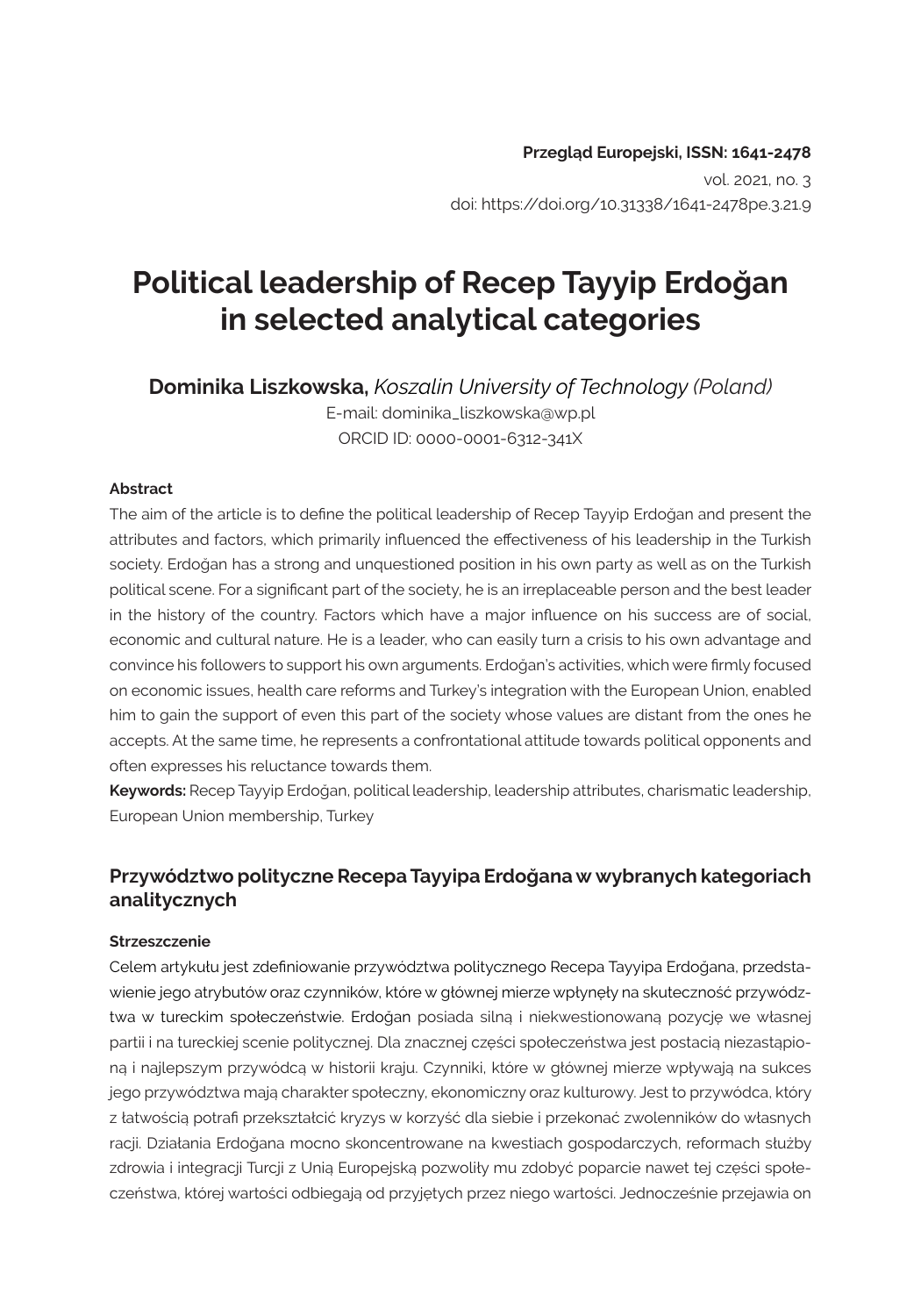konfrontacyjną postawę wobec oponentów politycznych i wyraża niechętny stosunek wobec nich. **Słowa kluczowe:** Recep Tayyip Erdoğan, przywództwo polityczne, atrybuty przywództwa, przywództwo charyzmatyczne, członkostwo w Unii Europejskiej, Turcja

Recep Tayyip Erdoğan is a person, who permanently entered Turkish politics in the 1990s, when he served as Mayor of Istanbul. Already at the beginning of his activity, he used to evoke strong and contradictory emotions. During his term as mayor, Erdoğan allocated municipal funds to the poorer districts of the city, ensuring himself the support of lower socio-economic groups, which at the time described him as "Robin Hood" (Görener, Ucal 2011: p. 368). However, these actions were sharply criticised by a part of the society, which can be described as secular and identifying with the ideas of Mustafa Kemal Atatürk. Within this group, Erdoğan's policy was judged as wasteful rather than supporting the city's development.

Although in numerous statements and interviews after the creation of the Justice and Development Party (AKP) Erdoğan argued that this is a conservative democratic party (Goff-Taylor 2017: p. 3) and the secular constitution of Turkey is inviolable, some commentators questioned legitimacy of these words. The press quoted Ruşen Çakır, who was the author of Erdoğan's biography. He stated that the leader of AKP cannot be trusted because he has been an Islamist since he was 12 years old and he would not reveal his real roots (Szymański 2008: p. 243; Purvis 2002). A similar conclusion can be drawn by analysing Erdoğan's public statements from the 1990s, including such as the one from 21.11.1994, in which he said: "Praise God, we are for sharia" (tur. *"Elhamdülillah*  şeriatçıyız*"*), another from 19.12.1994: "I am against Christmas" (tur. *"Yılbaşına karşıyım"*) (see: Kazete 2001), or the one from 8.01.1995: "I am the Imam of Istanbul" (tur. *"Ben*  İstanbul›un *imamıyım"*) (see: Hürriyet 2003). However, authors of numerous publications issued after the November 2002 Turkish general election expressed different opinions. It was believed that the party which won the election was a liberal Islamic group. Some journalists and scientists hoped that its functioning would impact the consolidation of Turkish democracy and confirm the thesis about its compliance with Islam (Szymański 2008: p. 243).

The aim of this article is to analyse and attempt to define Recep Erdoğan's political leadership and its attributes. The article consists of four parts. The first two parts are theoretical and introductory, whereas the other two are analytical. The first part of the article presents definitions and main elements of the concept of political leadership, which are necessary for the proper conducting of the research process. In the second part, the person of Recep Erdoğan is characterised in the form of a short biographical note. The third part presents factors influencing the success of Erdoğan's leadership in Turkish society. In the last part, the author tries to characterise the main attributes of Turkish president's leadership.

The research questions are the following:

- What influences the effectiveness of Erdoğan's political leadership?
- What are Erdoğan's leadership attributes?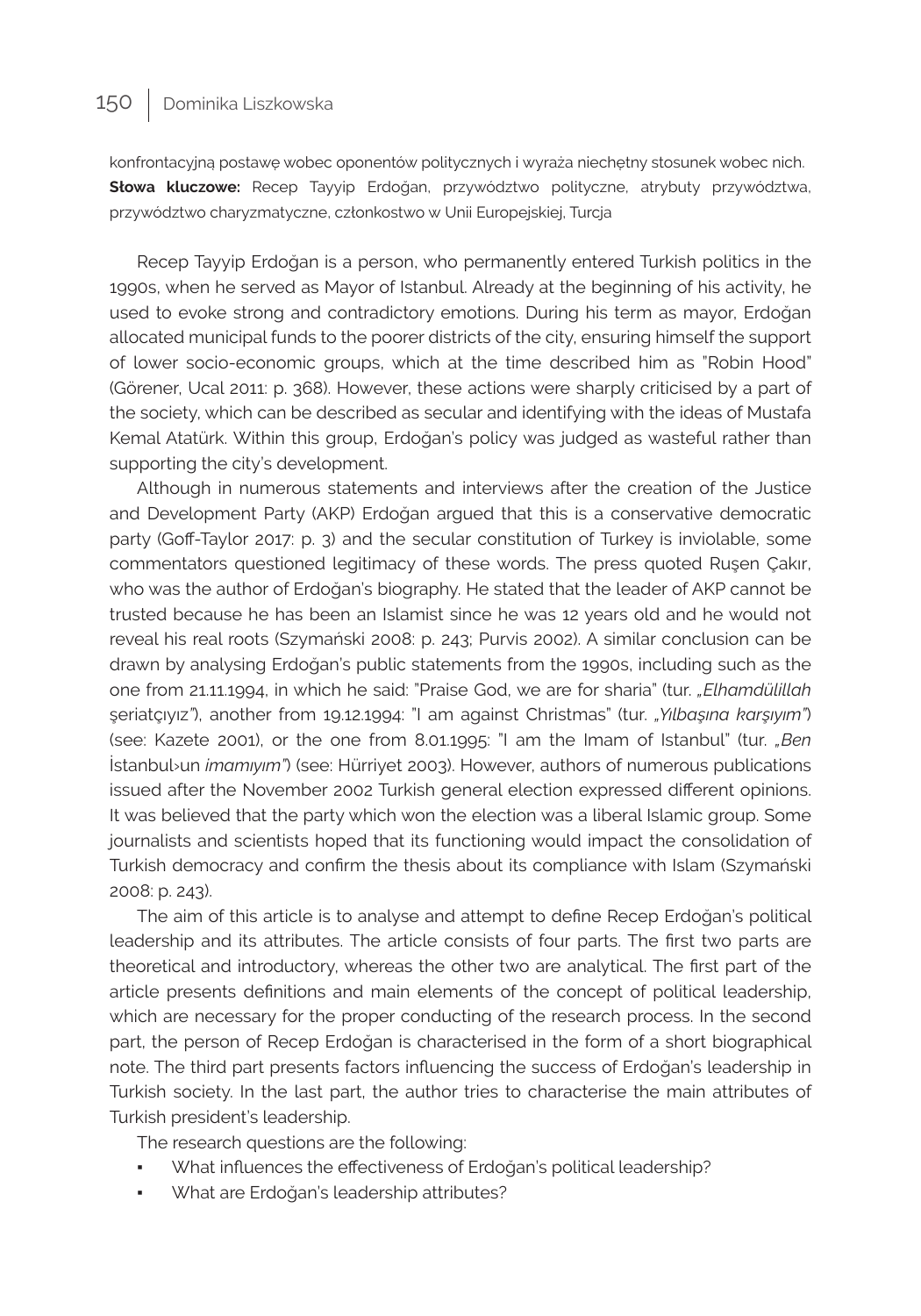- Can Erdoğan be called a charismatic leader?
- Why is Erdoğan a confrontational leader?

The approach used in this article is descriptive and explanatory. The study was conducted using the method of system analysis and technique of the analysis of source material and secondary analysis of quantitative and qualitative existing data. Sources which were used to prepare the article include monographs as well as scientific and internet articles.

### **1. Definition of the "leadership" – leadership and its attributes**

According to the definition *Longman Dictionary of Contemporary English*, leadership means "the position of being the leader of a group, organisation, country, etc." On the other hand, a leader is a "person who leads others". The diversity of approaches, as well as the multitude of types, dimensions and concepts make the notion of leadership broad, multidimensional and ambiguous, with hardly perceptible boundaries and identity. As Jacek Ziółkowski notes, leadership is most often treated as: personal power, personal authority, power not based on coercion or violence, informal or informally legitimised power, a special form of political influence and ability to awaken faith (religious, political or social) (Ziółkowski 2012: p. 66).

The category of "leadership", similarly to the term of "political influence", can be interpreted very broadly and includes both concepts of power and authority. Among definitions of the "leader", one can therefore find different features of genetic and functional nature as well as the difference between power and leadership (Ziółkowski 2004: p. 83).

The basic attributes of leadership include: relationality (leader, supporters, character of leadership), non-obligatory nature (no coercion and physical sanctions), mobilisation and inspiration of recipients (the leader derives his strength from the ability to directively activate the recipients), informal legitimisation (the process of building recognition does not have an institutionalised character), uniting supporters (the ability to integrate), building personal bonds (leadership usually has a personal dimension which can be further expanded), goal orientation (teleological), activation, articulation of recipients' expectations (on the example of transactional model), trust between parties, evoking hope among recipients (and others) (Ziółkowski 2012: p. 67–68). In order to change people's attitudes or behaviour, the leader uses such methods as persuasion, negotiations, praising, making promises, expressing solidarity with the group, program and legal proposals (Jakubowska 2001: p. 34).

Leadership is therefore devoid of attributes such as coercion or violence and uses less invasive measures, whereas the leader does not have the option of applying negative sanctions, thus determining the further nature of the relationship. In contrast to power, leadership cannot exist without real support from supporters. Within its framework, it is the supporter that decides who to trust, who to listen and to whom be subordinate (Ziółkowski 2004: p. 83–84). An important feature that distinguishes leadership from power is also the ability to mobilize individuals who are under influence of a leader. Power is usually charac-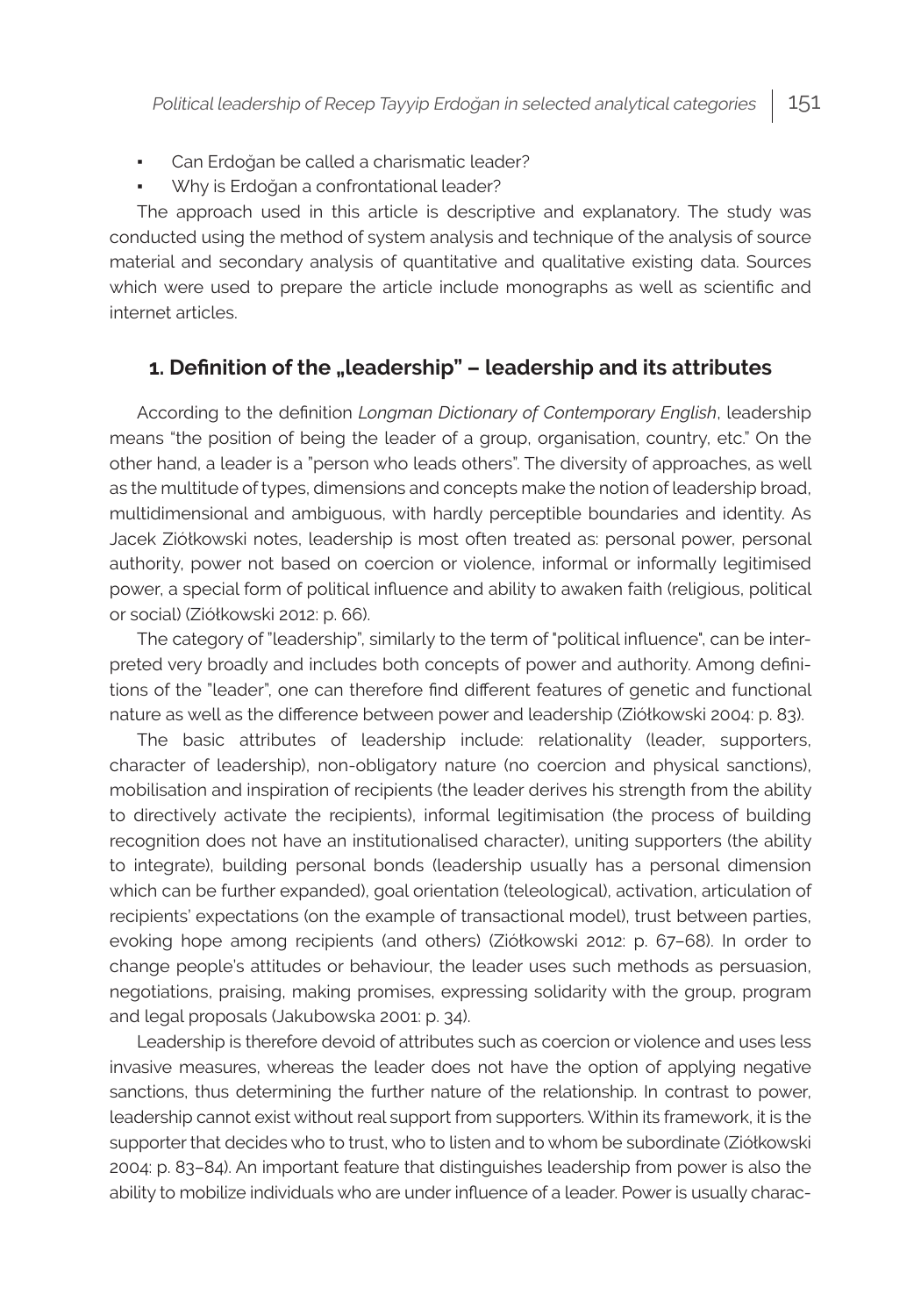terised by passive subordination, whereas the leader must possess the ability to mobilize his followers. As Jerzy Sielski notes, the term 'ruler' is reserved for military leaders or rulers who exercise their rule in an authoritarian manner (Sielski 2013: p. 77–78). Accordingly, the categories of 'power' and 'leadership' should be distinguished from each other.

Leadership is defined in a slightly different way by Przemysław Żukiewicz. According to him, it is "a social process in which a social entity (citizen, group, organisation) gives support to another social entity (citizen, group, organisation), because it considers it to be, at a given moment, the closest to the social notion of the ideal of the leader and having the greatest chances of achieving specific goals accepted by both entities" (Żukiewicz 2011: p. 48). This definition seems to best reflect the essence of political leadership and, as a result, it was adopted for the purposes of this article.

The above-mentioned definitions also contains the following distinctive concepts, namely:

- processuality (Northouse) leadership is a series of changes taking place in periods that follow each other (internal situation of Turkey in the years 2002–2019);
- prototypicality (Hogg, Reid) leadership is a reflection of ideals that are encoded in the cognitive patterns of people belonging to a specific social group (i.e. primarily the part of Turkish society that is centered around Sunni Islam and traditions, while religion plays a key role in their conservatively defined lifestyle (Kalaycioglu 2014: p. 586);
- voluntariness (Jakubowska) leadership is a process in which both supporters and leaders themselves are involved and are not subject to coercion or pressure (Erdoğan and his party won all subsequent elections in Turkey after 2002);
- teleological point of view (Blondel) leadership is a process in which participants taking part in it implement their common goals (Żukiewicz 2011: p. 48–49) (e.g. Turkey's membership in the European Union (EU). Aspirations for membership in the community structures have been present in Turkey since the 1960s. Similarly, both Erdoğan at the moment of assuming the power in Turkey in 2002 (Szymański 2008: p. 15), as well as a significant part of Turkish society supported (2003 – 67%, 2004 – 71 %) (Goff-Taylor 2017: p. 4) accession of this state to EU structures – in the further part of this article this issue is discussed a bit more widely).

### **2. Biographical note of Recep Tayyip Erdoğan**

Recep Tayyip Erdoğan was born on 26.02.1954 in Istanbul, however his family comes from Rize, a city in the Black Sea region. In 1965, he graduated from the Kasımpaşa Piyale Primary School and in 1973 he graduated from a religious vocational high school in Istanbul (İmam Hatip Lisesi). He also obtained a diploma of Eyüp High School, because graduating from a religious school did not entitle him to study at university. In 1981, he obtained a bachelor's degree in Business Administration at the Faculty of Economics and Administrative Sciences (then known as the Aksaray School of Economics and Commercial Sciences) of the Marmara University (CIDOB 2011: p. 221).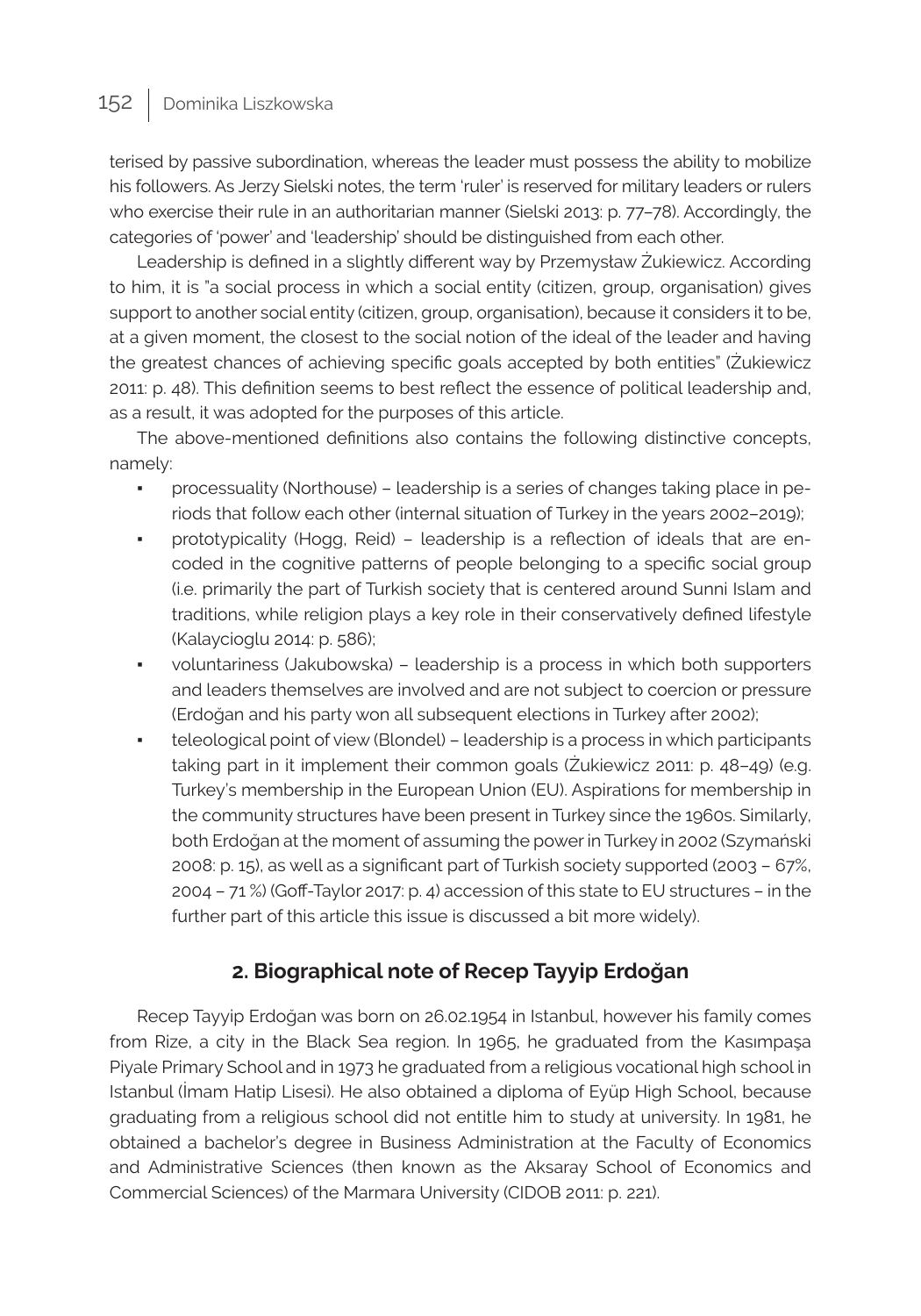From 1969 to 1982, Erdoğan played amateur football in local clubs and also during this period he began social and political activity, becoming, among others, a member of the National Turkish Student Union. In 1976, he became the chairman of the youth department of the National Salvation Party (tur. *Milli Selamet Partisi, MSP*) and then the head of the Istanbul youth department of the MSP. He was an active member of this party until 1980, when, as a result of a military coup, all parties were dissolved.

In the meantime, he also worked as a consultant and manager in the private sector. He returned to politics in 1983 with the Welfare Party (tur. *Refah Partisi, RP*) formed in the same year. A year later he became a chairman of this party in the Beyoğlu district and in 1985 he became the head of its office in Istanbul (CIDOB 2011: p. 221). It should be mentioned that the Welfare Party was the first Islamist party to win elections in Turkey (in December 1995), getting over 21% of votes. The members of this party sought to put Islam into the political life of the state in different ways and through different measures. According to Adam Szymański, Erdoğan belonged to a group of "liberals", in contrast to Necmettin Erbakan, Prime Minister of Turkey and leader of the party since 28.06.1996, who was described as a "conservative". (Szymański 2008: p. 232).

In the local elections held on 27.03.1994, Erdoğan was elected Mayor of Istanbul. With time, this position earned him the name of an "effective manager" (Szymański 2008: p. 233). Erdoğan dealt mainly with issues such as housing, water supply, replacement of the heating system and garbage disposal. During his term of office there was a decrease in corruption in the city administration, whereas the loan taken from the World Bank was intended for the construction of the Istanbul metro. His approach to national policy can be illustrated by the statement from 2001 in which he referred to his Istanbul successes: "Turkey does not need bearded experts on the Koran, but people who effectively rule the state" (Szymański 2008: p. 233–234). During his term as mayor, in addition to numerous successes in the field of infrastructure development and improvement of residents' lives, Erdoğan became famous for his 'fiery' speeches delivered during meetings with his supporters. During a public address in Siirt in 1997, he recited a controversial poem by the early republican and nationalist poet Ziya Gökalp "The Soldier's Prayer" (Asker Duası), the content of which was seen as incitement to religious hatred (CNN Editorial Research 2021) and an affront to the secular part of society (primarily the army) (Önder, Akçagüner 2016). The *Diyarbakır State Security Court* (Diyarbakır DGM) ruled that by reciting the poem Erdoğan "openly invokes hatred and hostility within the nation, dividing the population by religious, sectarian, racial, regional and class lines" (Önder, Akçagüner 2016). Consequently, Erdoğan was banned from his office and imprisoned for four months.

On 14.08.2001, four years after the Siirt incident, he founded the Justice and Development Party (tur. *Adalet ve Kalkınma Partisi, AKP*). His party won the parliamentary election a year later, obtaining 34.3% of votes and holding two-thirds of seats in the Grand National Assembly. Since then, the party has won all subsequent elections in Turkey, and Erdoğan, as its leader, served as the state's prime minister from 2003 to 2014 and then as president from 28.08.2014, chosen for the first time in direct elections.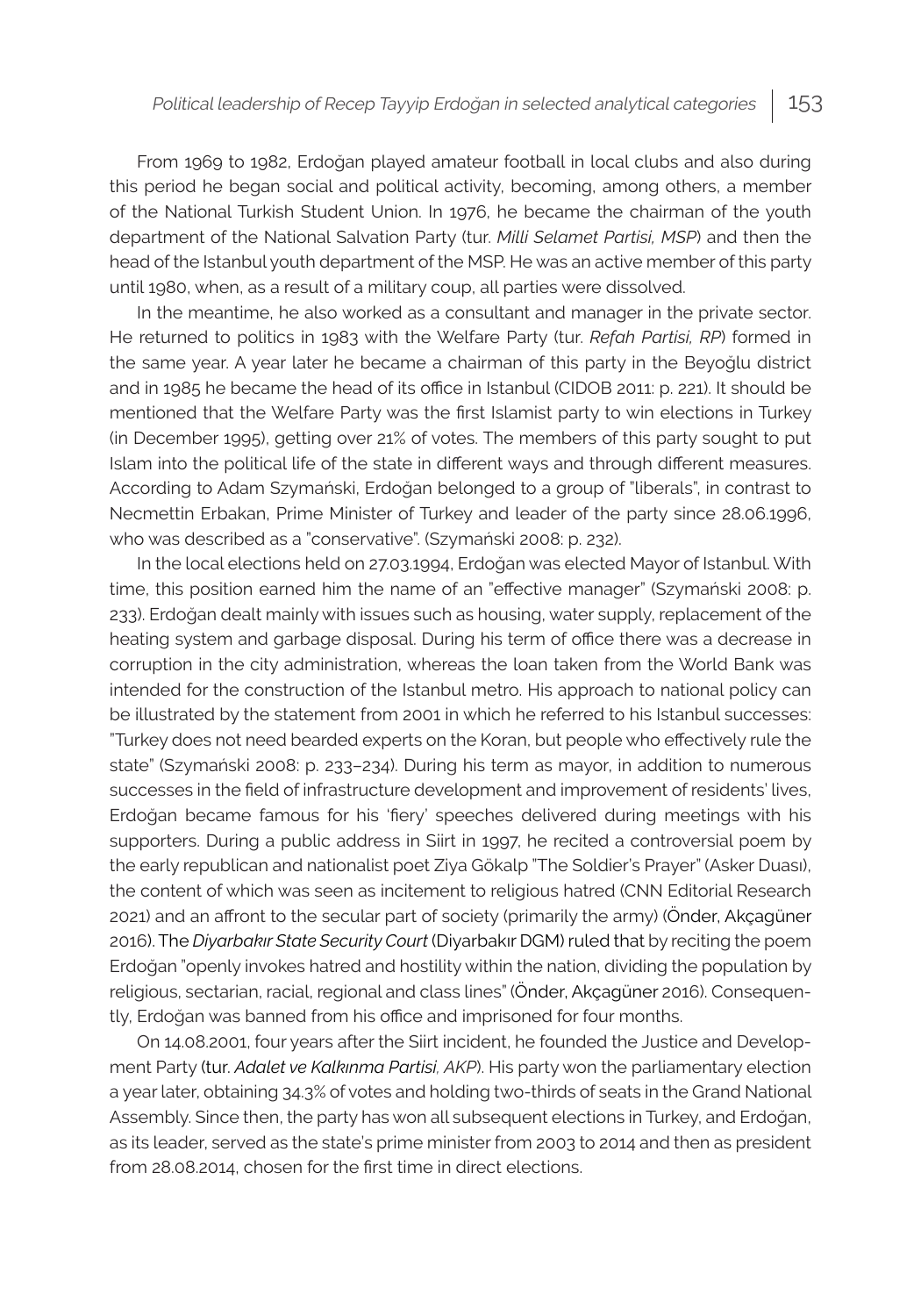### **3. Factors that influenced the success of Recep Erdoğan's political leadership**

Since 2002, the Justice and Development Party has been gradually strengthening its position on Turkish political scene and demonstrating to the West the distinctness of the state model and the civilisational identity of Turkey. The system of power has become more and more clearly similar to the nature of Recep Erdoğan's personal rule, who first served as prime minister and then as president. According to some researchers and commentators, Erdoğan's disregard for the legal system and tendency to silence political opponents, has led to a gradual destruction of the constitutional order of the state and a change in Turkey's image in the international arena into an unpredictable and unreliable authoritarian state (Matusiak 2015: p. 5). Nevertheless, for a significant part of Turks, Erdoğan is still a "beloved leader" and a person, in whom they consider as someone similar to themselves. "It can be argued that Erdoğan is what the average Turk sees when he looks in the mirror" (Bekdil 2017). What is the reason for this discrepancy?

#### **3.1. Social factor**

Erdoğan's popularity in the Turkish society is influenced by several important factors (Kingsley 2016). The first of them can be described as a social factor. The AKP's leader is perceived as a human being ("one of us"). Even during very intense periods of his term as prime minister, he was able to devote time to visit slum dwellers, taxi drivers and celebrations of Ramazan/Ramadan. During his visits he also found time for merchants which helped him create the image of a politician who is also a member of the Turkish society (Arik, Yavuz 2015: p. 145) and who is able to mobilize his supporters. He became a representative of the lower and middle social class – the classes that felt ignored by political leaders in the past. Quoting European Council analyst Aslı Aydıntaşbaş, "the entire AKP narrative is about the periphery taking control of the country from the elites who had been abusing state power, and [his supporters] see Erdoğan as the impersonation of that narrative. In the past all the state institutions were felt to be anti-people. But now these institutions are their institutions" (Kingsley 2016).

Erdoğan and his party gained power mainly thanks to the crisis that hit the state in the 1990s and which was in a sense considered as "exhaustion and embarrassment of the current top-down development model, in which the tone of internal policy was set by old secular clerical, political, intellectual and military elites" (*Turcji problem z Zachodem* 2017). The new model proposed by Erdoğan was supposed to meet the needs of this part of the society, which can be described as conservative. According to this group, the old model favored the "laic" Turks governing the country. For Erdoğan's supporters, old Turkish elites originated from the Ottoman times, lived at the expense of the state and were developing the vision of Turkey as a country pushed by the West ( *Turcji problem z Zachodem* 2017). It was the conservative part of the society that believed the most in the "new order" proposed by Erdoğan. For them, it was expected to fulfill the postulate of "great Turkey" in the best way.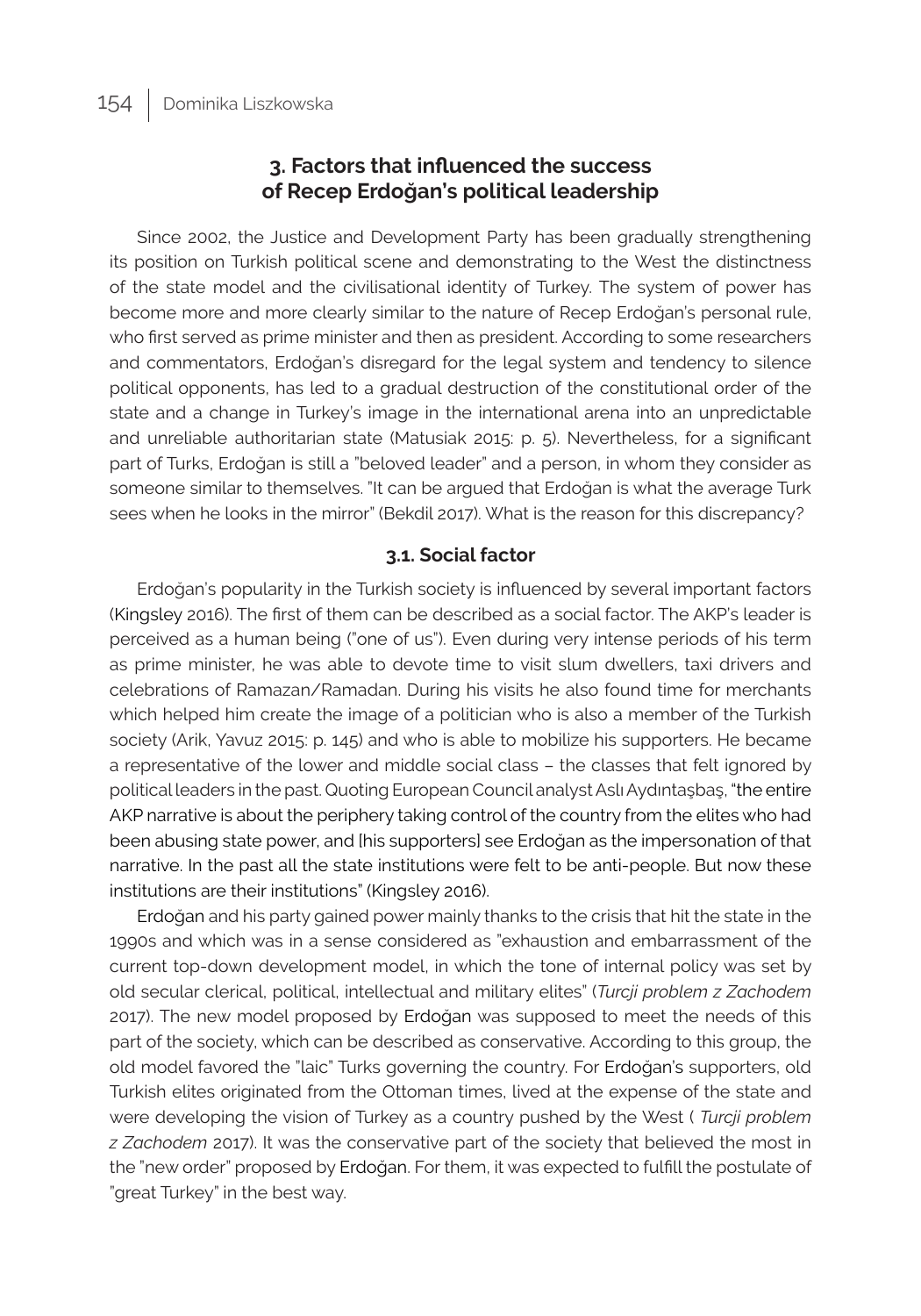#### **3.2. Economic factor**

The second factor influencing the success of Erdoğan's leadership is related to the sphere of economics (Kingsley 2016). The election in 2002 followed (as has already been mentioned) the major economic crisis that hit Turkey. According to some authors, the political parties that existed at the time were neither reliable nor strong enough to be able to propose a reasonable political offer to voters, and therefore, the Justice and Development Party seemed to be an appropriate alternative (Filiztekin, Bakis 2014: p. 2). At the time of continuous economic crisis, huge unemployment and rising prices, a light of hope was seen, among others, in successes achieved by Recep Erdoğan in local politics and his effective management of Istanbul (Ahmad 2003: p. 182).

After assuming power, the Justice and Development Party emphasised that its priority was democratisation of the state and accession to the European Union. As Jakub Wódka notes: "The AKP was created de facto on the wave of the accession process and it was the EU that legitimised the new grouping in both national and Western public opinion. [In turn] the processes of Europeanisation led to the mobilisation and consolidation of the Turkish liberal forces which perceived the AKP to be their representative" (Wódka 2015: p. 146). The AKP successfully promoted accession to the European Union and the democratic reform program, which undoubtedly was also aimed at obtaining support from the voters of the center (Aydın-Düzgit, Keyman 2013: p. 111).

Voters were assured that economic reforms, not the revival of Islam, would occupy the main place in domestic politics. In this way, the AKP used the social belief that joining the EU structures will be a catalyst for stable democracy and a stronger economy. Pro-European foreign policy confirmed that the AKP is not only focused on modernising the country but is also a pragmatic party which uses foreign policy in order to find solutions crucial for the development of the state. Therefore, the pro-European nature of foreign policy gave the AKP support of both liberal and conservative voters. The reforms required by the European Union were important for both of these groups. For liberal voters these reforms meant democratic changes, whereas for conservatives they meant protection of religious rights against severe conservatism (which, according to Esen Kirdiş, for this part of the society is seen in secularism) (Kirdiş 2016: p. 33).

After Turkey was granted candidate country status, there was a social consensus on EU membership. It gave the government of AKP a social mandate to carry out harmonisation reforms (Wódka 2015: p. 147) and to bring state closer to the structures of the European Union. Erdoğan initiated a number of political reforms during the next years of his rule. On the basis of these reforms, Kurds' cultural rights were extended and the army's participation in political spheres was limited. All this was intended to bring Turkey closer to membership of the EU and was initially welcomed by the European Union.

However, shortly after the above-mentioned reforms, democratic changes came to a standstill and other issues became priority for the AKP and Erdoğan (Bahcheli 2018: p. 2). Although the government pointed to the EU support for many of its reforms, it relied more on public support than on the EU's legitimacy to accelerate changes. As a result of growing disappointment with the prospect of EU membership in the Turkish society,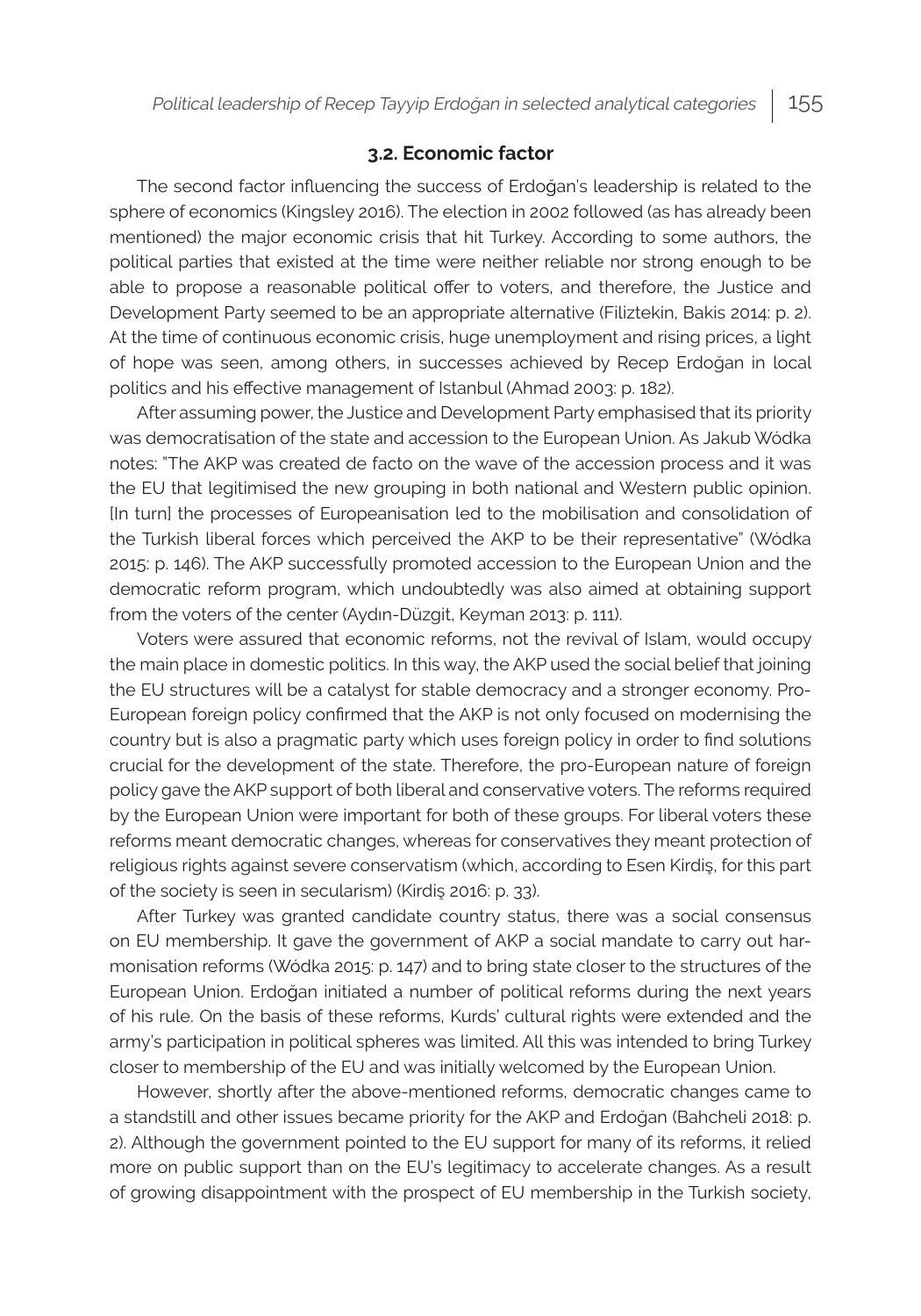Erdoğan and his party began to shape their policy in a way to maintain support by blaming the accession process for stagnation. It was emphasised that the EU needs Turkey more than Turkey needs the EU, and the membership itself began to be denied by the Turkish leader (in 2017 statement by Erdoğan he said that: "the prospect of being a full union member was 'not indispensable for us" (Samuels 2017).

Despite the decreasing interest in EU issues by Erdoğan and his party, a significant part of Turkish society continues to support the prospect of Turkey's membership in structures of the Union (and at the time of the economic crisis this support became even more apparent). Economic Development Foundation (İKV) data demonstrates that in 2015, 61.8% of Turks were in favor of their country's membership in the European Union and in 2017 this percentage increased to 78.9% (Hurriyet Daily News 2018; Bankier.pl 2018).

The approach of the Turkish society towards EU membership is somewhat differently presented by the results of the Metropoll research, which was conducted by means of face-to-face interviews from 24.05.2018 to 4.06.2018 (on a sample of 2 534 people from 28 provinces). This data demonstrates that 49% of respondents are in favor of Turkey's membership in the European Union and 50% are against it (1% of respondents have no opinion). This regularity is slightly different in the case of the electorates of individual political parties. In the case of the AKP electorate, 46% of respondents are in favor of membership and 52% are against it (2% do not have any opinion). The European Union has the greatest support among supporters of the pro-Kurdish Peoples' Democratic Party (tur. *Halkların Demokratik Partisi, HDP*) – 60%, and the least (39%) among voters of the far-right Nationalist Movement Party (tur. *Milliyetçi Mareket Partisi, MHP*). More supporters than opponents of membership are also among those supporting the center-left Republican People's Party (tur. *Cumhuriyet Halk Partisi*, *CHP*): 56% – for membership, 43% – against (Hoffman 2018: p. 3). The detailed results of the survey on the distribution of support for EU membership in the electorates of individual political parties in Turkey in 2018 are presented in *Figure 1*.





Source: Hoffman 2018: p. 3.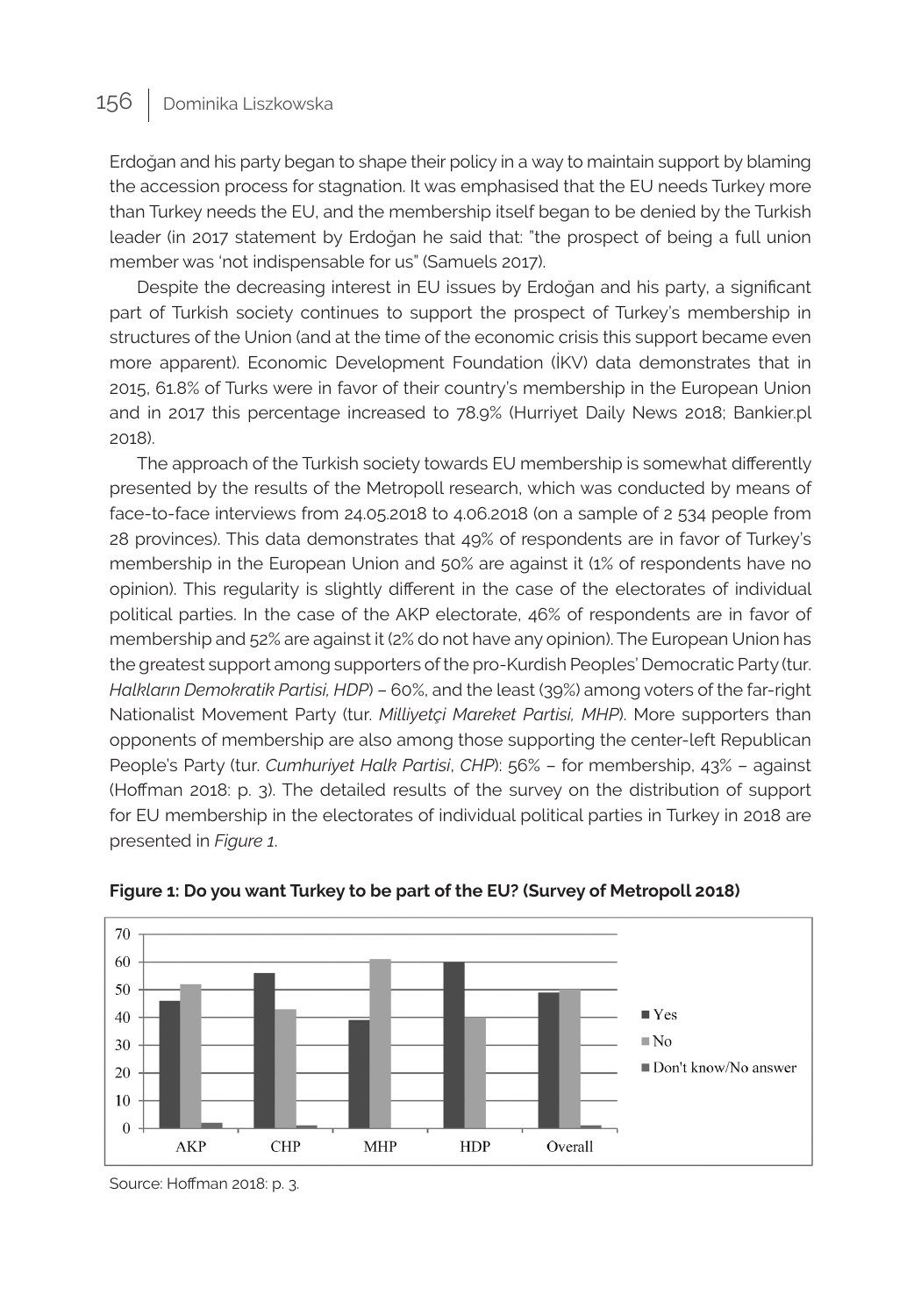#### **3.2.1. Infrastructure policy and health care as examples of Erdoğan's achievements in domestic politics**

Among many areas of social life and changes that occurred in Turkey during the AKP's rule, it is impossible not to notice the actions of Erdoğan and his party in the field of infrastructure policy. A third airport, which is also one of the largest in the world, as well as another bridge on the Bosphorus, have been built in Istanbul. A network of local roads, highways and bridges has been developed in Anatolia (Bekdil 2017). In total, projects under public-private partnership (PPP) in the years 2003–2018 included 5 600 km of highways, 11 800 km of high-speed railway tracks or 44 300 new beds in 32 integrated health campuses (Presidency of The Republic of Turkey Investment Office 2019).

On the other hand, the state budget for the years 2017–2023 provided funds in the amount of USD 80 billion for road investments and energy goals (USD 39 billion for renewable energy, USD 35 billion for nuclear energy, USD 15 billion for local coal energy and USD 10 billions for other energy sources), as well as the expansion of airports, railways and ports (USD 30 billion for each branch) (Clark 2019). The chart below presents the estimated infrastructure investment data in Turkey for 2017–2023 by a particular sector.





Source: Clark 2019.

Moreover, the healthcare system has undergone significant reforms during the AKP's rule and is seen as one of the greatest achievements of the Erdoğan's era (Armstrong WWW). According to Turkish Statistical Institute (TÜİK) data, the percentage of citizens "satisfied" or "very satisfied" with the national healthcare system increased from 40% in 2003 to almost 75% in 2013. The AKP's reforms introduced in Turkey included, among others, compulsory universal health insurance model that covered all citizens (finally introduced in 2008). As a consequence, Turkish citizens were obliged to pay contributions to the public health insurance fund, regardless of employment status (the exception in this matter is income or lack, which qualifies for dismissal or subsidy from the state treasury). As a result of the reform, some healthcare services, such as ambulances and cancer treatment, have become free in both public and private hospitals (Armstrong WWW).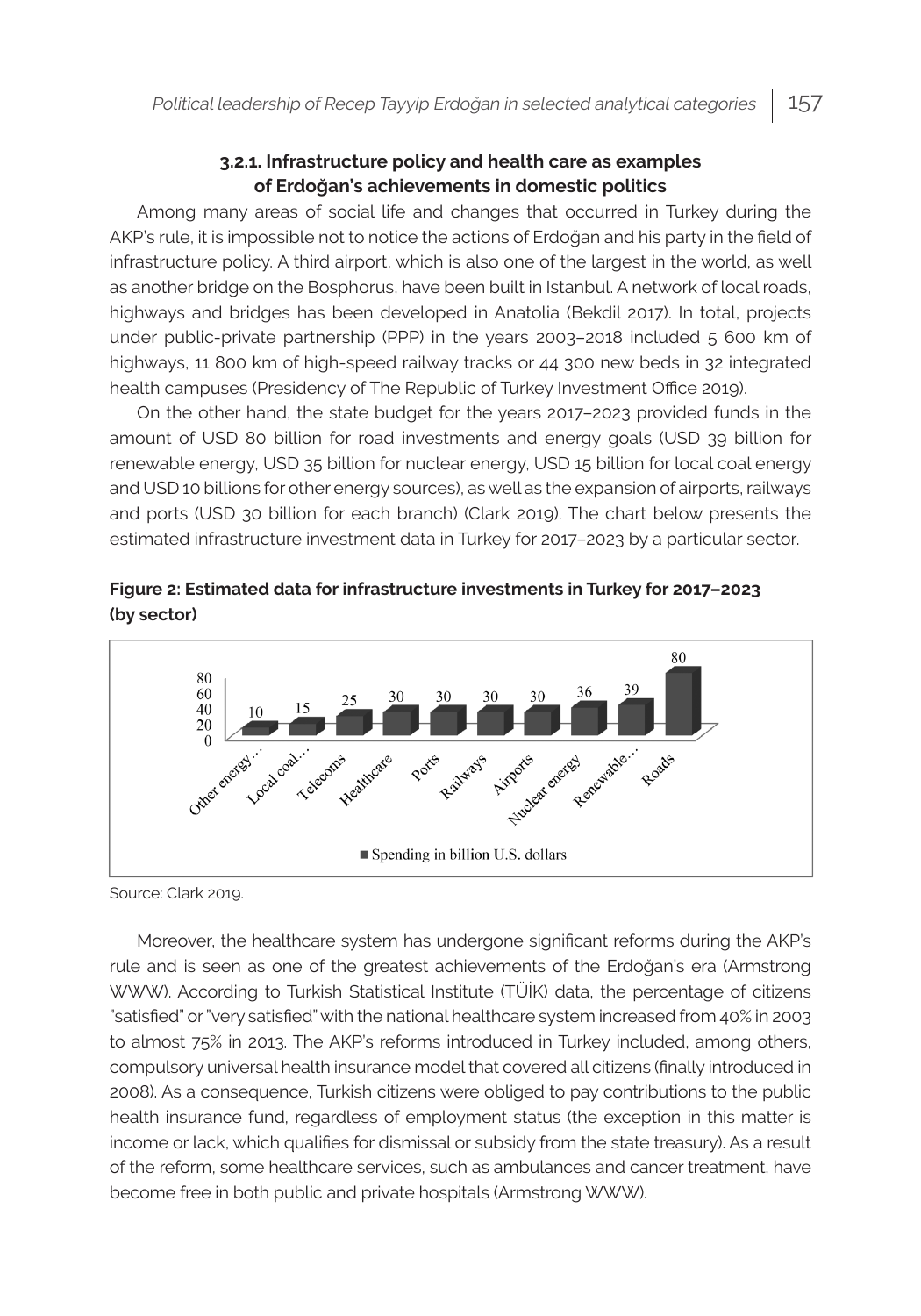#### **3. 3. Cultural (religious) factor**

Another factor contributing to the success of Erdoğan's leadership has a cultural character. Initially, in order not to give another excuse to the Constitutional Tribunal for its banning, the Justice and Development Party taught by the experience of closing its opponents carefully developed its own program. Furthermore, by "considering religion as one of [the most important elements] in human life and secularism as a necessary condition for democracy, the party declared that it was against perceiving the latter as an enemy of religion and the use of religious values for political purposes" (Zastawna-Templin 2011: p. 59). In the first years of the AKP's rule, the impulse for its supporters was coming from a strong focus on economic issues, economic reforms and Turkey's integration with the European Union. Over time, the AKP focused more on religious matters and more strongly began to use the state to promote Islam (Kenyon 2019).

Although, as Professor Murat Somer of Koc University claims, "very active and costly efforts to promote religiosity do not appear to be having much effect" (Kenyon 2019). Such opinions can be confirmed by Konda data, according to which the number of non-believers in Turkey has tripled over the last ten years, whereas Islamic membership has been declared by less and less Turks (a decrease from 55% to 51%). However, the Turkey's Official Directorate of Religious Affairs (Diyanet) data of 2014, say that 99% of Turkey's population identifies as Muslims, even if a significant proportion of them only in the cultural and sociological sense (Ögreten 2019). For many of Turks, being a Muslim is synonymous with being a Turk. In addition, as much as 74% of the population declares "to fulfill all Islamic duties" and the same number (74%) describes themselves as conservative or religiously conservative, which may to some extent explain Erdoğan's popularity in this group of voters (Bekdil 2017). Admittedly, the AKP electorate includes representatives of minority groups but for the most part it is made up of a group of ethnic Turks, representatives of the Sunni Islam movement ( *Erdogan's New Sultanate* 2016: p. 9), who clearly perceive Erdoğan as the best leader in Turkish history (Dinç 2016).

This is also confirmed by the analysis of Alpay Filiztekin and Ozan Bakis. According to the results of their research, religiosity and ethnicity are important determinants among AKP voters. In 2002, the party maintained the votes of "religious" voters who in the previous elections had voted for Islamic parties (the authors describe them as votes of the Islamists). (Filiztekin, Bakis 2014: p. 11).

It is not an uncommon opinion that Erdoğan's attitude towards the ban on wearing headscarves at Universities and public places had a major impact on support for him (Köksal 2017). This ban dates back to the 1980s, when, as a result of military coup, the dress-code of officials at workplaces was defined. From that moment, women covering their hair could no longer be employed in public administration structures. As a result of the 1997 reform, the ban was also extended to universities and since then all women using this headwear could neither study nor give lectures at universities.

This ban, in the name of defending secularism, excluded thousands of women every year from being able to study and graduate. It was found to be discriminatory, violating women's rights to education, freedom of thought, conscience and religion, and the right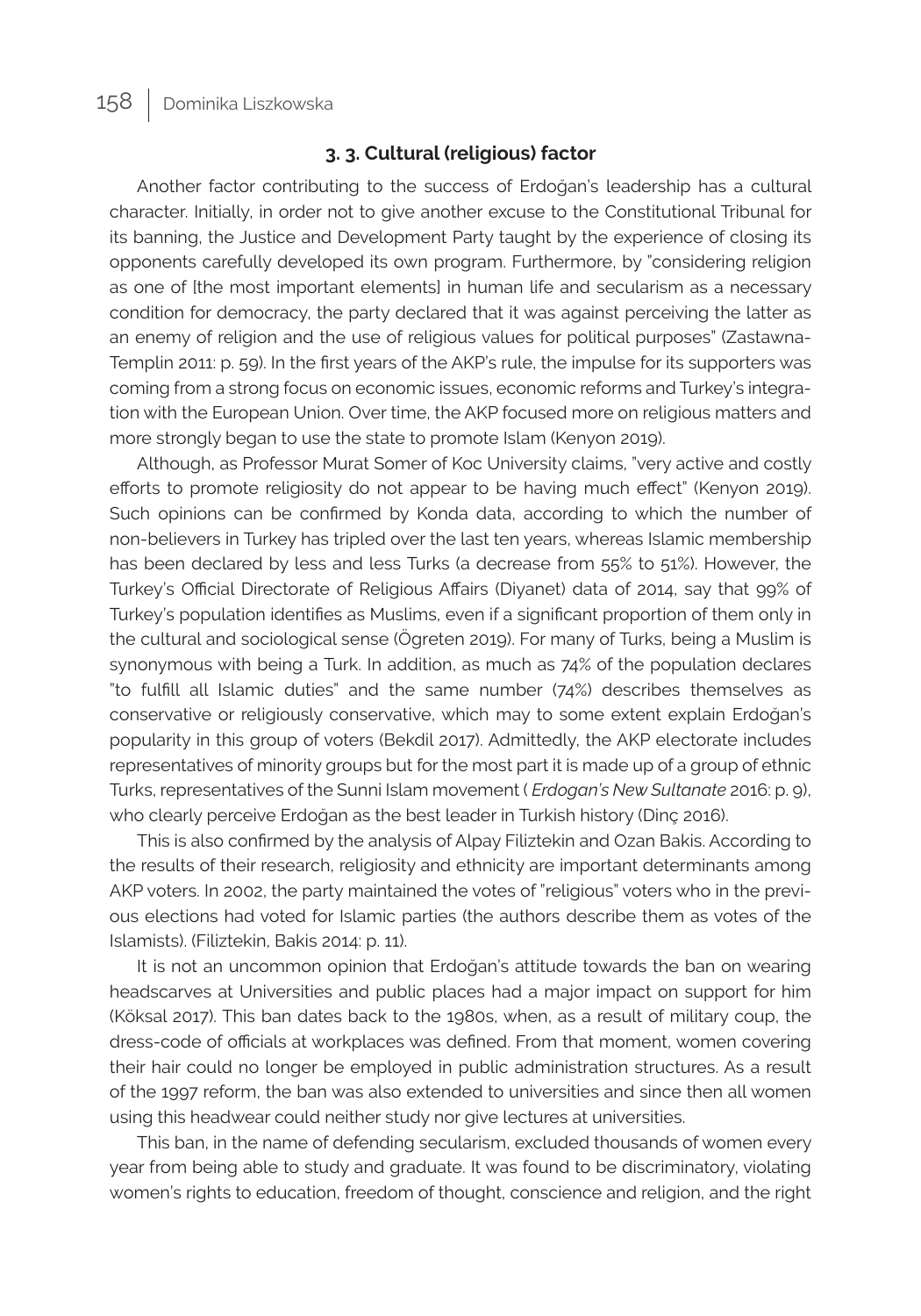to privacy (Human Rights Watch 2004). The most famous case related to the "headscarf" issue is the case of Leyla Şahin, a medical student at Istanbul University, removed in 1998 for using a religious symbol banned at universities. The case was referred to the European Court of Human Rights (ECHR). On 29 June 2004, the Fourth Chamber of the Court rejected Şahin›s application, admitting that the right to freedom of religion had been violated but in the Turkish context it is acceptable. On 10.12.2005, after a public hearing, the Grand Chamber, by a majority, rejected the Turkish request again. It repeated the arguments of the Fourth Chamber recognising that Turkey's violation of fundamental rights regarding the headscarf is admissible and justified (Benli 2006: p. 1). The Court's decision sparked an avalanche of comments and strengthened Turkish society's belief that Europe (including the European Union) is hostile to Muslims. Erdoğan also commented on the situation, repeatedly undermining the court's verdict and considering that the headgear was a religious order and that secular institutions should not express their opinion in such matters. He also questioned the legitimacy of the ban itself and announced its abolition to improve democracy (Aljazeera 2013). This approach ensured him the favor of this part of the society which had a similar opinion in this matter. According to data, in subsequent years of the AKP's rule, opposition to the ban on wearing headscarves at universities and public institutions increased. According to statistics from 2007, from 69% to 78% of Turks were in favor of lifting the ban at that time. At the same time, the percentage of women covering their hair with a headscarf increased even more clearly, almost five times from 2003 to 2007 (Śmigasiewicz 2011: p. 98).

As one might have guessed, "AKP-related politicians gradually began to move away from pro-democratic and pro-EU discourse, focusing on issues related to human rights which, nevertheless, were strongly embedded in a religious context" (Bieniek 2013: p. 188). It should be noted, however, that the ECHR's decision signaled that the headscarf issue may not be included among the formal requirements of EU accession. This reduced the AKP's ability to use membership as a way of promoting greater individual rights and religious freedoms in the country.

Erdoğan's reluctance to consume alcohol (for religious reasons) also earns him supporters. According to World Health Organisation (WHO) data from 2016, as many as 89.1% of Turks (over 15 years of age) declare to be lifelong abstinents (including 82.7% among men and 95.1% among women) (WHO 2016). Erdoğan did not hide his contempt for drinking often expressing the opinion that "whoever drinks alcohol is an alcoholic". According to statistics from TÜIK, between Erdoğan's rise to power in 2003 and January 2018, the price of beer increased by 618%, and *rakı* (Turkish anise vodka) by 725% (Weise 2018). In addition to the increase in taxes on alcohol, the AKP also introduced restrictions on its sale. From 2013, stores cannot sell alcohol after 10 p.m. and within a 100-meter radius of the mosque. Alcohol advertising is also prohibited, and when it appears on Turkish television it is often blurred.

The introduction of new regulations in the field of alcohol policy by the ruling forces is justified by the need to protect public health and prevent the consumption of alcohol by minors. However, the secular part of the society considers these restrictions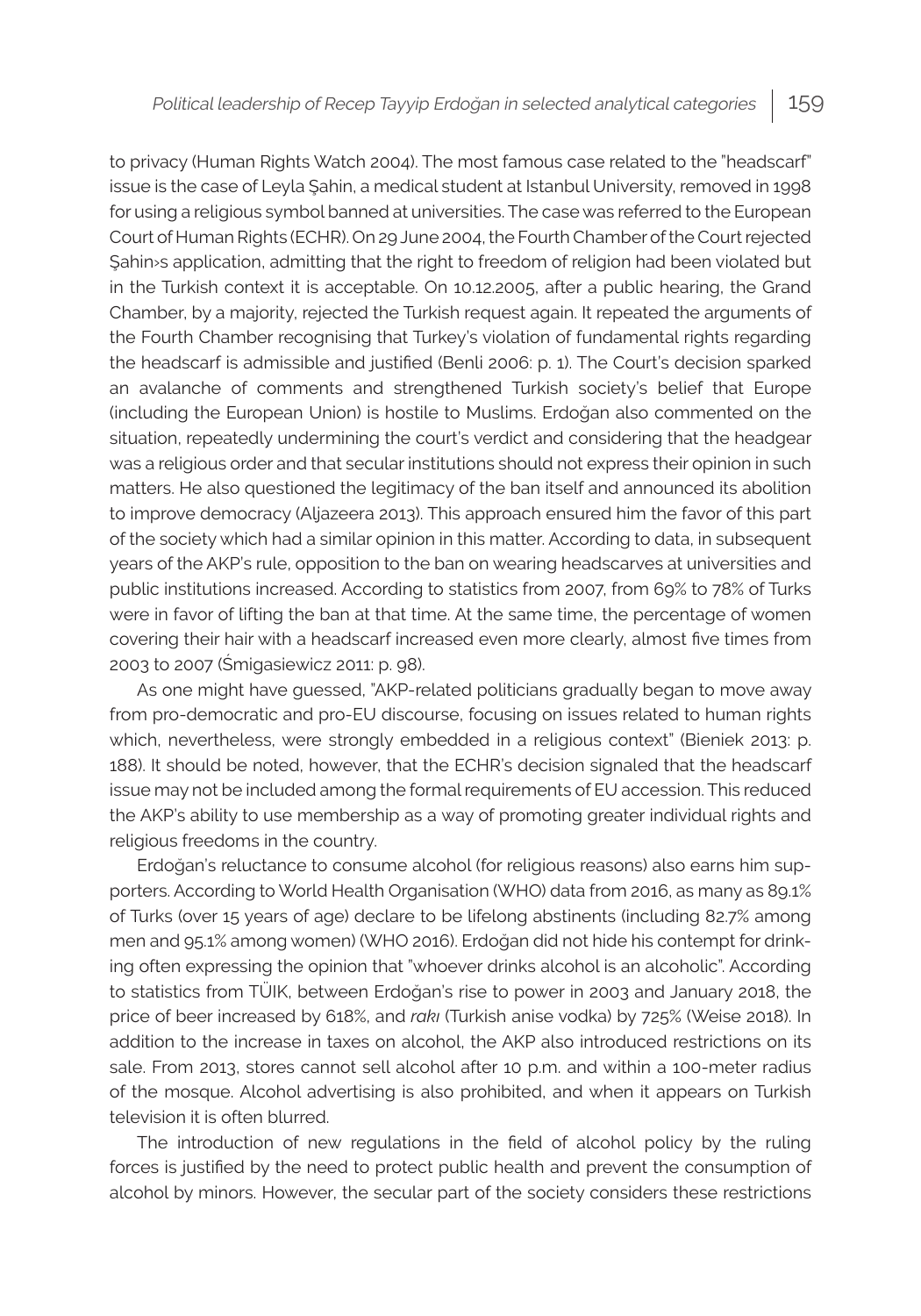as lifestyle-related (Weise 2018) (the founder of modern Turkey and promoter of the Western-European cultural model – Mustafa Kemal Atatürk has been portrayed for years with a glass of *rakı* in his hand. This part of the society which lives in accordance with the principles introduced by Atatürk, recognizes the new AKP's law as interference in the private sphere of citizens and limitation of the right to choose a lifestyle).

### **4. Erdoğan as a charismatic leader**

The characteristic features of Erdoğan are undoubtedly his appearance, rhetoric, fluency of expression and accent. His tone of voice, gestures and facial expressions increase the effect of his words. In his statements Erdoğan inserts elements of poetry and metaphors: e.g. "If you're the leader, you have to communicate the message of immortality to your people. Because I believe if a leader hides behind a rock, then the people will hide behind a mountains" (Kroft 2016). He also uses phrases which are unique for particular regions. Erdoğan is a leader who pays attention to his appearance. His credibility is emphasised by the fact that he often speaks to his followers without a desktop which accentuates his self-confidence (Görener, Ucal 2011: p. 357). Erdoğan has always been and is the undisputed leader of his party and has been consistently building his own position among its ranks. In the 2014 local elections, the AKP even led a campaign in which their slogan consisted only of its leader's surname (Arik, Yavuz 2015: p. 147). As Jakub Wódka notes, "in the case of Turkey, to a bigger extent than in countries with well-established democracy, charismatic leaders who lead political parties leave their mark on the internal and foreign policy of the state. One can even define the system prevailing in Turkey as political feudalism. According to authors who investigate the subject of political parties in Turkey, some of their characteristics can be described as: oligarchy of party leaders, intra-party autocracy, oligarchic tendencies, highly disciplined party leadership, and over-centralised structures. This phenomenon can be defined as a personalisation of politics in which the leading role is played by a strong leader, an individual political actor" (Wódka 2015: p. 144).

Erdoğan has also many features of a charismatic leader. The concept of charisma can be understood in two different ways (Antoszewski, Herbut 2004: p. 52). First of all, it is an attribute or a personal feature of an individual, attributed to its exceptional quality, something that this unit possesses or is equipped with. Initially, it had a religious reference – a "divine gift" as an attribute of Catholic saints. Over time, charisma began to be identified with all kinds of personal characteristics of the individual that make him stand out from the rest of society.

Secondly, charisma refers to the relationship between the leader and his supporters. It is the ability of a leader to exert a very clear influence on the normative orientation of other members of the community. The effect of this relationship should be the transformation of values or beliefs accepted by the supporters (and not only their behaviour). A leader is considered charismatic, when (1) he has a specific mission to fulfill, and (2) his spontaneous features, abilities or qualities are recognised by his supporters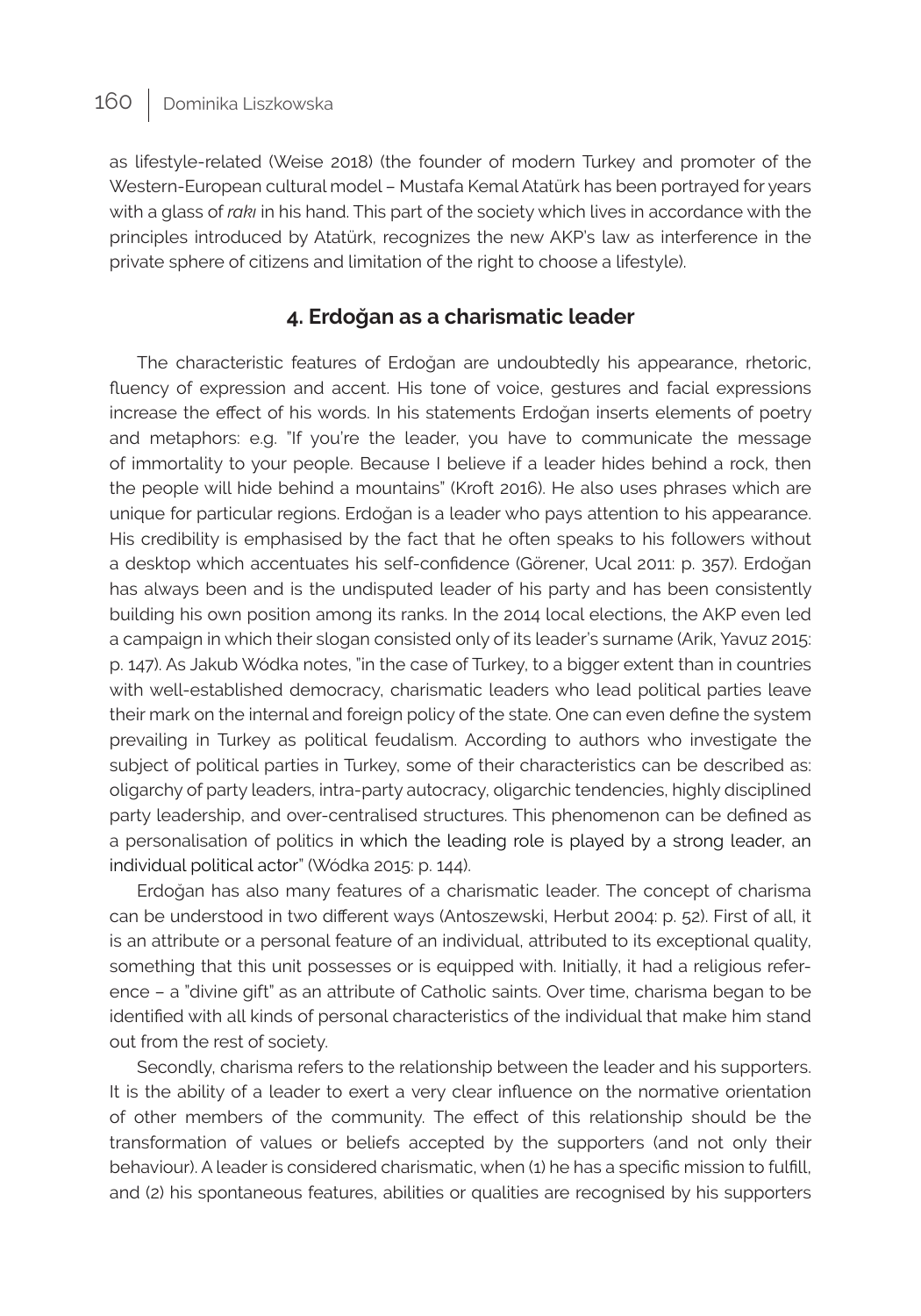(this recognition is also based on irrational feelings and emotions for which the point of reference can be understood as the qualities of a leader or his abilities seen "in the image of a divine sigma"). This term is used to refer to a leader and the qualities he has been equipped with or which he possesses (Antoszewski, Herbut 2004: p. 51–52). Therefore, it does not refer to the goals of the leader or the motives he follows.

As Jolanta Babiak notes: "A charismatic leader impresses his subordinates. He gains their obedience, especially in unknown, problematic and critical situations. Then, requiring guidance and being shown the way out of the impasse, the subordinates are ready to submit to the guidelines of a person who has a convincing program of action. Therefore, charismatic leadership can be seen through the prism of the influence exercised on subordinates and a strong emotional bond between subordinates and the leader. The direction of emotional involvement is determined by the leader – he is admired and adored by his subordinates. On the other hand, he is also confronted with strong negative emotions of the opponents" (Babiak 2008: p. 91–92). It is of utmost importance for a charismatic leader that the community which is to be led by him, perceives him as charismatic (as charisma is created on the basis of contacts between the leader and the environment) (Kotras 2008: p. 71).

The research of Ümit Arklan has demonstrated that the most preferred type of political leader in Turkish society is the charismatic leader. Incidentally, the leadership of Mustafa Kemal Atatürk is defined by Turkish authors in this category (Arslan 2005: p. 140). In contrast, authoritarian and democratic leaders appear to be the least accepted (Arklan 2006: p. 63). The above-mentioned research was carried out between 1.05.2004 and 15.05.2004 in Konya using a questionnaire consisting of 138 questions and the sample being selected randomly (Arklan 2006: p. 51). The questionnaire which was used to conduct the study consisted of three parts. The first part contained questions about the general characteristics of a charismatic, authoritarian and democratic leader. In the second, the same 63 questions referred to the person of Recep Erdoğan and were supposed to show to what extent his leadership falls into these three categories. The third part of the questionnaire concerned the determination of the demographic and social characteristics of the individuals participating in the study (including their political preferences). The study demonstrated that Erdoğan is seen as a leader with charismatic features in groups such as people with primary and secondary education. On the other hand, officials, housewives and the working class, more often indicate his characteristics as an authoritarian leader. As a democratic leader, Erdoğan was defined primarily among pensioners, housewives, officials, self-employed, students (graduates of all levels of education) (Arklan 2006: p. 63).

#### **4.1 The effectiveness of Erdoğan's leadership**

The first major crisis that took place in the country during Erdoğan's rule and which could confirm the effectiveness of his leadership were Gezi's protests. In May 2013, bulldozers and demolition machines entered the Gezi Park, located near Taksim Square in the center of Istanbul. Trees, which were blocking the way, were to be removed in order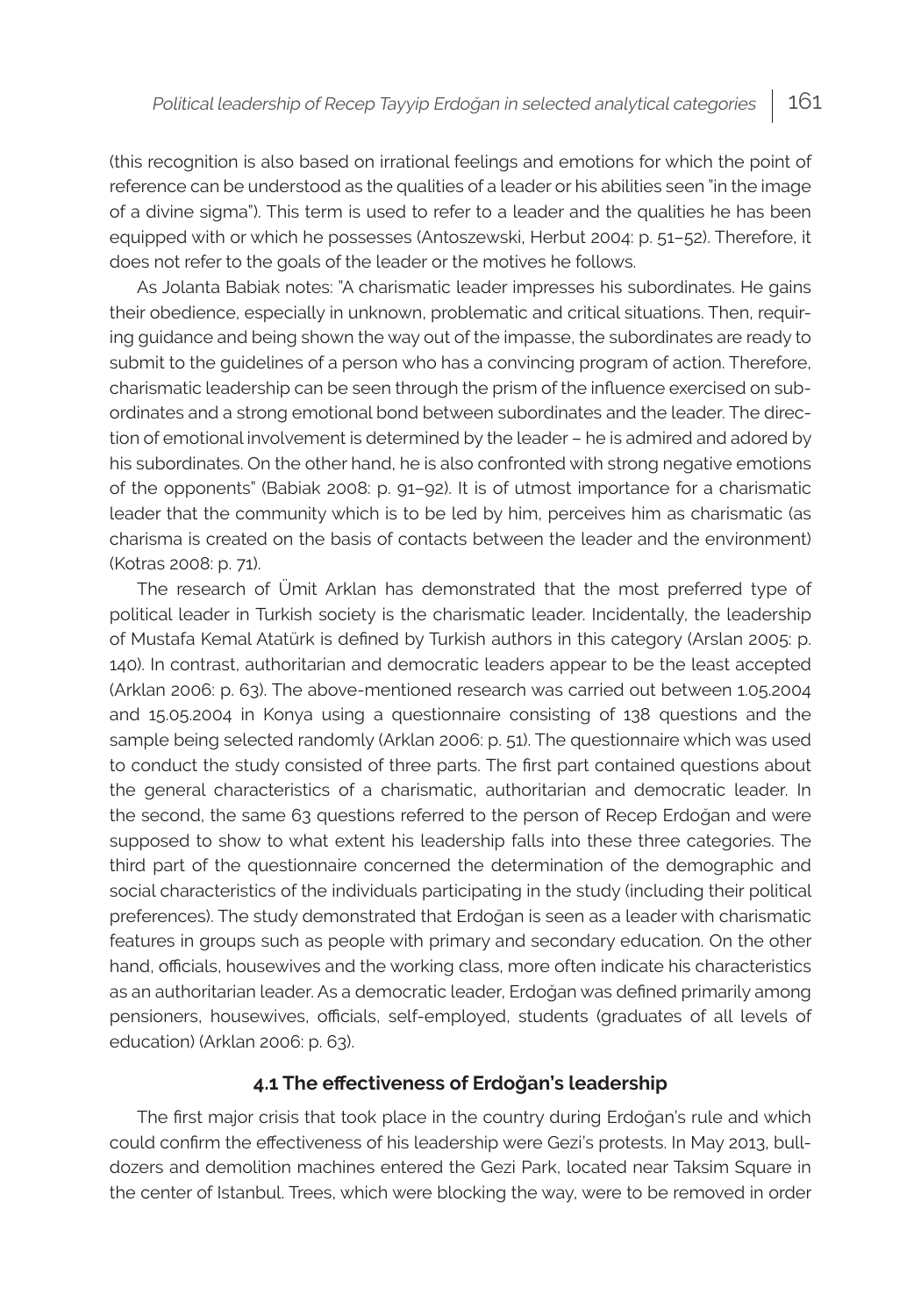to carry out the development project launched in 2011 – *The project for the Taksim car movement* and the reconstruction of Ottoman military barracks (Ottoman Barracks). The reconstruction plans included, among others, shopping center and mosque (Özkaynak et al. 2015: p. 101). In his statements, Erdoğan also mentioned the construction of a hotel and a museum.

To prevent the planned reconstruction, a small group of environmentalists decided that they would spend the night in the park and already two days later, during the celebration of the conquest of Istanbul by the Turks (May 29, 2013), the then prime minister addressed the park occupants with the words, "Do whatever you want in Gezi Park. We made the decision" (Gürcan, Peker 2014: p. 71). The next day, police entered the park and tried to disperse the protesters. They were attacked with tear gas and their tents were dismantled and set on fire (Özkaynak et al. 2015: p. 101). These actions had the opposite effect to the intended one. Information appearing in social media was widely heard among the Turks, who, in protest against the actions of the authorities, began to fill the streets of Turkish cities. Within a few weeks, over 2.5 million people protested in 79 Turkish cities, opposing government and police.

Demonstrating his disrespectful attitude towards political opponents and wanting to gain the support of a more religious part of the society, Erdoğan organised a rally gathering supporters in Istanbul's main square. Preparations involved public means of transport and public funds. During the meeting he reported that the "furious crowd of protesters" consumed alcohol in the mosque, got into it with shoes on their feet and trampled on the rugs. In order to show the continuing popularity of the prime minister and his party before the first elections that followed the Gezi protests (local government elections in 2014), numerous support rallies were organised, gathering much larger crowds than Gezi's protests. Their slogan was "in democracy the will of the majority is determined by the ballot box, not on the street by looters". People who took part in Gezi's protests were described by Erdoğan as people who know too little to win the election and who turned to foreign supporters in order to destabilize the country (Taspinar 2014: p. 52). The AKP (as it turned out later) won the following election, gaining a higher result than five years earlier (local elections: 2009 – 38.8%, 2014 – 43.4%).

The analysis of events from Gezi and Erdoğan's attitude towards protesting environmentalists confirm the assumption that he takes an agressive stand against his opponents and lives in confrontation (which can be proved by his contemptuous attitude towards his critics) (Görener, Ucal 2011: p. 357). Another example would be a list of 1 400 Turkish and foreign research workers (including Noam Chomsky) who signed a petition condemning military operations against Kurds in the southeast area of the country. Erdoğan called the signees "so-called intellectuals" and accused them of treason and being "a fifth column of foreign powers" sympathising with terrorists and seeking to weaken the national security of his country (Weaver 2016). A significant number of scientists were later imprisoned, among others on the charge of treason (which allows us to conclude that Erdoğan effectively eliminates opponents while convincing its own supporters of the necessity and legitimacy of such actions).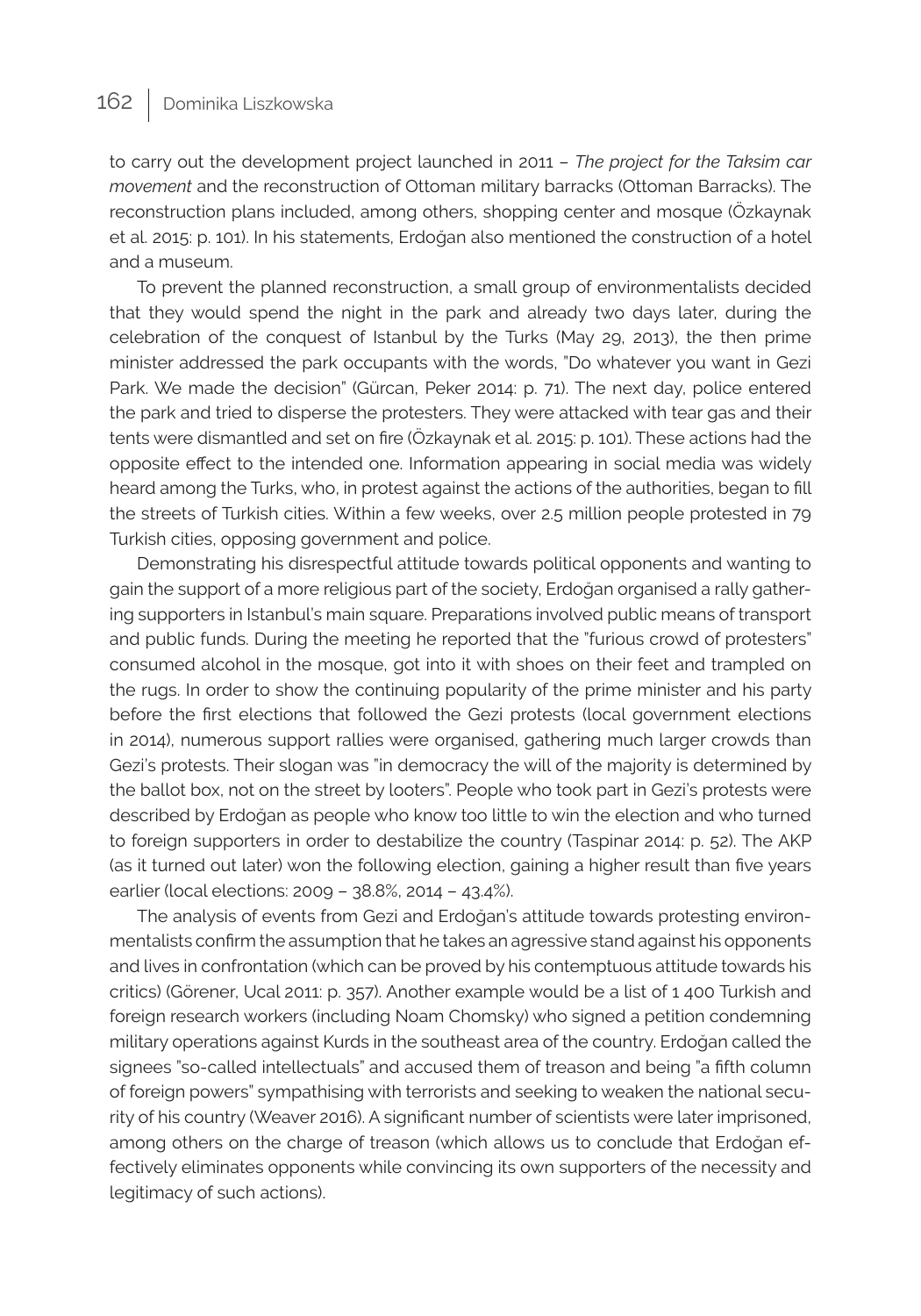Events related to the Gezi Protests demonstrate Erdoğan's ability to turn a crisis into his own advantage in a short time (winning elections and improving the party's score). This can also be confirmed by the consequences of the coup that took place in Turkey on 15-16.07.2016. It was then that Erdoğan's actions allowed the Turks to believe that he was a leader who could "lead [...] the nation to victory in the fight against the conspirators", whereas "heroism [which he demonstrated] during the coup and his unity with the people [...] further strengthened his [own] legitimacy" (Chudziak 2017: p. 37). All this ultimately led to the implementation of Erdoğan's long-term plan and the change of the political system in the state. At the same time, he himself gained greater prerogatives and the opportunity to lead in the coming years.

### **Conclusions**

From the beginning of his political activity, Recep Tayyip Erdoğan has aroused numerous controversies. In literature and the press, he was described as both a charismatic leader who can attract crowds, as well as an autocrat or a new sultan. The authors characterize his character in their analyzes as "a reflection of the Turkish everyman - an ordinary Turk" or a pragmatic populist. Erdoğan has undoubtedly an unquestioned and strong position on the Turkish political scene. For a significant part of the society he is an irreplaceable person and the best leader in the history of the country. He is able to turn crises in a very skillful way into his own advantage and convince his supporters to his point of view.

Factors that significantly influenced the success of Erdoğan's leadership can be described as social, economic and cultural. During almost 18 years of his rule, Erdoğan and his party have achieved impressive accomplishments both locally and internationally. Democratic reforms were implemented in Turkey on an unprecedented scale. Erdoğan tackled many issues previously seen as taboo (e.g. liberalisation of the policy towards the Kurdish minority during the second and third term of office of the AKP government). In addition, Erdoğan's activities which were firmly focused on economic issues, health care reforms and Turkey's integration with the European Union enabled him to gain the support of even this part of the society whose values are distant from the ones he accepts. At the same time, those who felt overlooked by the elites before the AKP's rule found someone similar to themselves in Erdoğan.

Despite many achievements, Erdoğan is associated more with a high level of social control, restriction of freedom of speech, imprisoning judges, political dissidents, journalists and scientists. His uncompromisingness in pursuit of political goals as well as attitude towards religion and the nation put Erdoğan among the radically retrospective leaders (Antoszewski 2007) who with a sense of both moral and historical mission are guided by ethics of beliefs, allowing them to minimize the importance of social resistance and underestimate the opponents. Erdoğan's political leadership over recent years confirms that in most cases his supporters completely share his point of view. Furthermore, they are an integrated and mobilised political community beyond which remain his political opponents, who have not yet been posing a real threat.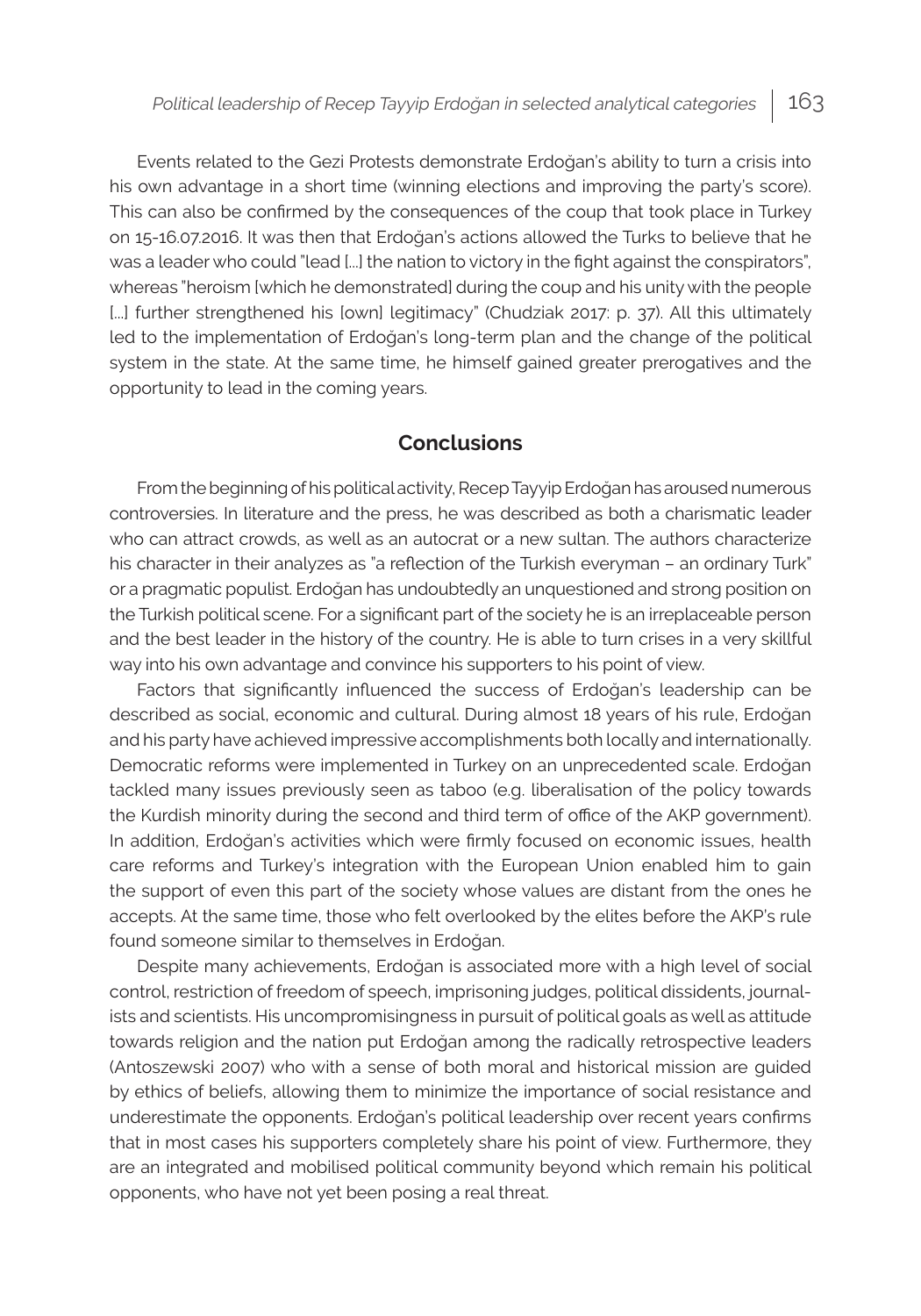**Dominika Liszkowska** – PhD in international relations, Assistant Professor at the Department of Political Sciences at the Faculty of Humanities of the Koszalin University of Technology. Research interests: Turkey-EU relations, political system of Turkey, EU foreign policy, the role of the European Union in international relations, migration policy, human rights, intercultural communication, theories of European integration, history of European integration, security theories, societal security.

**Dominika Liszkowska** – doktor nauk społecznych w zakresie nauki o stosunkach międzynarodowych, adiunkt w Katedrze Nauk o Polityce na Wydziale Humanistycznym Politechniki Koszalińskiej. Zainteresowania naukowe: stosunki Turcji z Unią Europejską, system polityczny Turcji, polityka zagraniczna UE, rola Unii Europejskiej w stosunkach międzynarodowych, polityka migracyjna, prawa człowieka, komunikacja międzykulturowa, teorie integracji europejskiej, historia integracji europejskiej, teorie bezpieczeństwa, bezpieczeństwo społeczne.

#### $\bullet$  References:

AHMAD Feroz (2003), *Turkey: The Quest for Identity*, Oxford.

- ALJAZEERA (2013), *Turkey lifts decades-old ban on headscarves*, www.aljazeera.com/news/ europe/2013/10/turkey-lifts-decades-old-ban-headscarves-201310814177943704.html (30.10.2013).
- ANTOSZEWSKI Andrzej, HERBUT Ryszard (ed.) (2004), *Leksykon politologii*, Wrocław.
- ANTOSZEWSKI Andrzej (2007), *Przywództwo polityczne*, in: Bogumił Szmulik, Marek Żmigrodzki (ed.), *Wprowadzenie do nauki o państwie i polityce*, Lublin.
- ARIK Irfan, YAVUZ Cevit (2015), *The Importance of Leadership in International Relations (Recep Tayyip Erdogan Sample)*, "International Journal of Research In Social Sciences", vol. 4, no. 9.
- ARKLAN Umit (2006), *Siyasal Liderlikte Karizma Olgusu: Recep Tayyip Erdoğan Örneğinde Teorik ve Uygulamalı Bir Çalışma*, "Selcuk University Social Sciences Institute Journal", no. 16.
- ARMSTRONG William (WWW), *The politics of healthcare in Turkey*, http://www.hurriyetdailynews. com/opinion/william-armstrong/the-politics-of-healthcare-in-turkey-129445 (10.12.2019).
- ARSLAN Ali (2005), *The Evaluation of Parliamentary Democracy in Turkey and Turkish Political Elites*, "Historia Actual", no. 6.
- AYDIN-DÜZGIT Senem, KEYMAN Fuat (2013), *EU-Turkey Relations and the Stagnation of Turkish Democracy*, in: Senem Aydın-Düzgit, Anne Duncker, Daniela Huber, Fuat Keyman, Nathalie Tocci (ed.), *Global Turkey in Europe. Political, Economic, and Foreign Policy Dimensions of Turkey's Evolving Relationship with the EU*, Roma.
- BABIAK Jolanta (2008), *Cechy przywódcze jako determinanty sukcesu organizacyjnego: odradzający*  się kierunek w badaniach przywództwa w organizacji, "Przegląd Psychologiczny", tom 51, nr 1.
- BAHCHELI Tazun (2018), *Turkey-US Relations from bad to worse to better?*, "Eastern Mediterranean Policy Note", no. 33.
- BANKIER.PL (2018), *Turcja: rośnie poparcie dla wejścia kraju do UE*, https://www.bankier.pl/wiadomosc/Turcja-rosnie-poparcie-dla-wejscia-kraju-do-UE-4057114.html (09.01.2018).

BEKDIL Burak (2017), *Why Does the Average Turk Love Erdoğan?,* "BESA Center Perspectives Paper", no. 67. BENLI Fatma (2006), *Legal Evaluation of the Ban Imposed on University Students Who Wear the* 

*Headscarf Subsequent to ECtHR'S Ruling in Leyla* Şahin *v Turkey*, HDIM.NGO/234/06.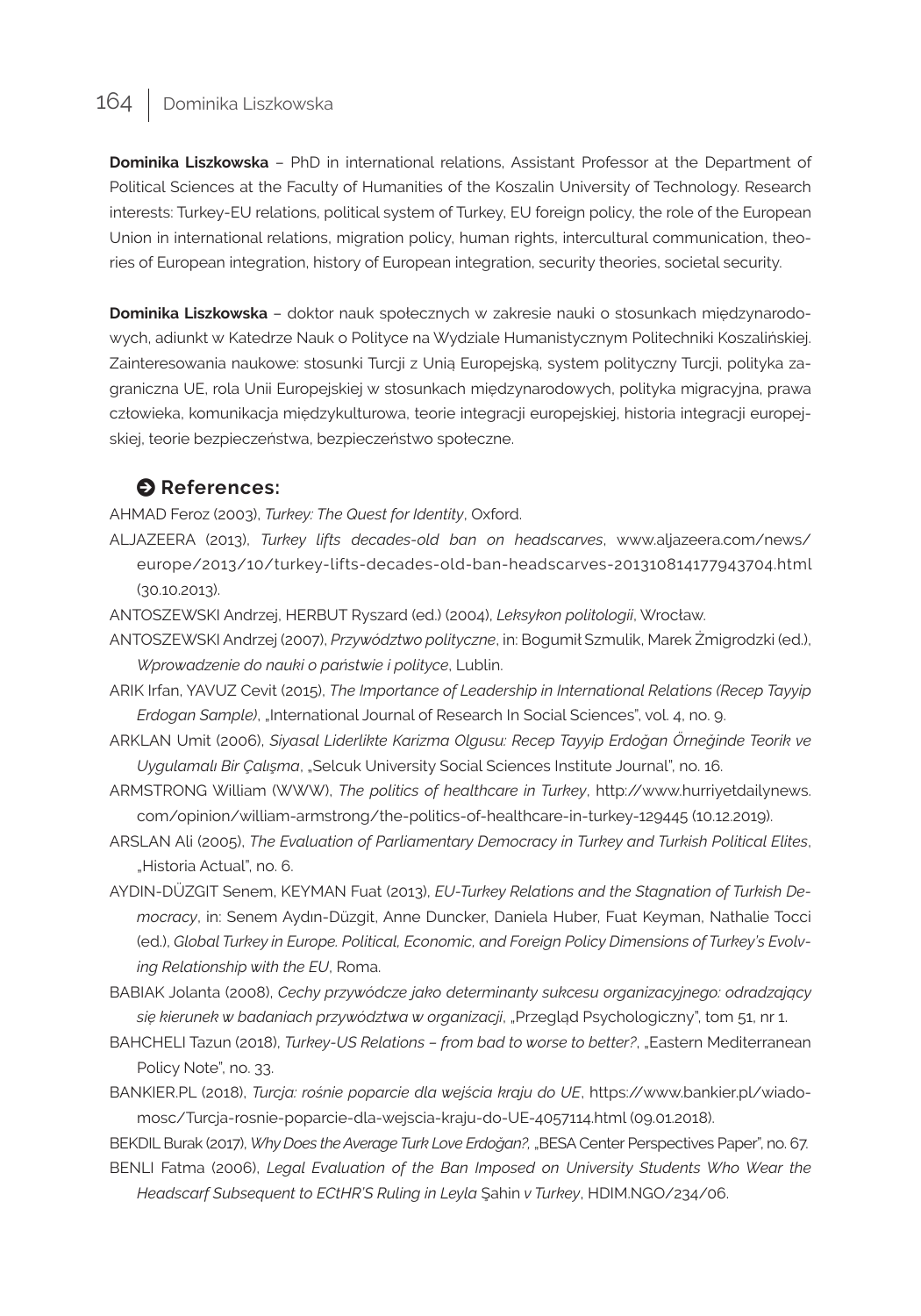BIENIEK Karol (2013), *System partyjny Republiki Turcji w latach 1950-2011*, Warszawa.

- CHUDZIAK Mateusz (2017), *Pucz jako mit założycielski. Filary ideologiczne Nowej Turcji*, "Punkt Widzenia", no. 66.
- CIDOB International Yearbook (2011), Country Profile: Turkey, Biographies of Political Leaders of the Turkish Republic.
- CLARK Daniel (2019), *Capital projects and infrastructure spending estimates in Turkey 2017-2023, by sector*, https://www.statista.com/statistics/874651/infrastructure-spending-estimates-in-turkey/ (27.08.2019).
- CNN Editorial Research (2021), *Recep Tayyip Erdogan Fast Facts*, https://edition.cnn.com/2015/11/26/ middleeast/recep-tayyip-erdogan-fast-facts/index.html (18.02.2021).
- DECKARM Renke, SELCK Torsten (2015), *Turkey's EU Perspective: How the Refugee Crisis has Accelerated Membership Negotiations*, http://www.europeanfutures.ed.ac.uk/turkeys-eu-perspectivehow-the-refugee-crisis-has-accelerated-membership-negotiations/ (08.12.2015).

DINÇ Uğur (2016), *Is Recep Tayyip Erdogan the greatest leader of all time of Turkey?*, https://www. quora.com/Is-Recep-Tayyip-Erdogan-the-greatest-leader-of-all-time-of-Turkey (17.05.2018).

- FILIZTEKIN Alpay, BAKIS Ozan (2014), *The Geography of AKP Votes,* Prepared for the 34th Annual Meeting of The Middle East Economic Association (MEEA), Philadelphia, PA January 3-5, 2014*.*
- GOFF-TAYLOR Moira (2017), *The Shifting Drivers of the AKP's EU Policy*, "Middle East Program Occasional Papier Series", summer 2017.
- GÖRENER Aylin Ş., UCAL Meltem Ş. (2011), *The Personality and Leadership Style of Recep Tay*yip Erdoğan: Implications for Turkish Foreign Policy, "Turkish Studies", vol. 12, no. 3. DOI: 10.1080/14683849.2011.604216
- GÜRCAN Efe, PEKER Efe (2014), *Turkey's Gezi Park Demonstrations of 2013: A Marxian Analysis of the Political Moment*, "Socialism and Democracy", vol. 28, no. 1.
- HOFFMAN Max (2018), *A Snapshot of Turkish Public Opinion Toward the European Union*, https:// www.americanprogress.org/issues/security/reports/2018/09/27/458537/snapshot-turkishpublic-opinion-toward-european-union/ (27.09.2018).
- HUMAN RIGHTS WATCH (2004), *Memorandum to the Turkish Government on Human Rights Watch's Concerns with Regard to Academic Freedom in Higher Education, and Access to Higher Education for Women who Wear the Headscarf,* "Human Rights Watch Briefing Paper", June 29, 2004.
- HURRIYET DAILY NEWS (2018), *Turkish citizens' support for EU membership on the rise: Poll,* [https://](https://www.hurriyetdailynews.com/turkish-citizens-support-for-eu-membership-on-the-rise-poll-125402) [www.hurriyetdailynews.com/turkish-citizens-support-for-eu-membership-on-the-rise](https://www.hurriyetdailynews.com/turkish-citizens-support-for-eu-membership-on-the-rise-poll-125402)[poll-125402](https://www.hurriyetdailynews.com/turkish-citizens-support-for-eu-membership-on-the-rise-poll-125402) (09.01.2018).
- HÜRRIYET (2003), *Montajsız resim*, http://www.hurriyet.com.tr/gundem/montajsiz-resim-38489286 (16.08.2003).
- JAKUBOWSKA Urszula (2001), *Czym jest przywództwo polityczne?*, in: Tadeusz Bodio (ed.), *Przywództwo polityczne*, seria "Studia politologiczne", vol. 5, Warszawa.
- KALAYCIOGLU Ersin (2014), *Local Elections and the Turkish Voter: Looking for the Determinants of Party Choice*, "South European Society and Politics*"*, vol. 19, no. 4.
- KAZETE (2001), *Yargıtay Başsavcısı, Erdoğan ve 6 türbanlı kurucunun AKP'den çıkarılmasını istedi*, https://kazete.com.tr/haber/yargitay-bassavcisi-erdogan-ve-6-turbanli-kurucunun-akpdencikarilmasini-istedi-41135 (11.08.2001).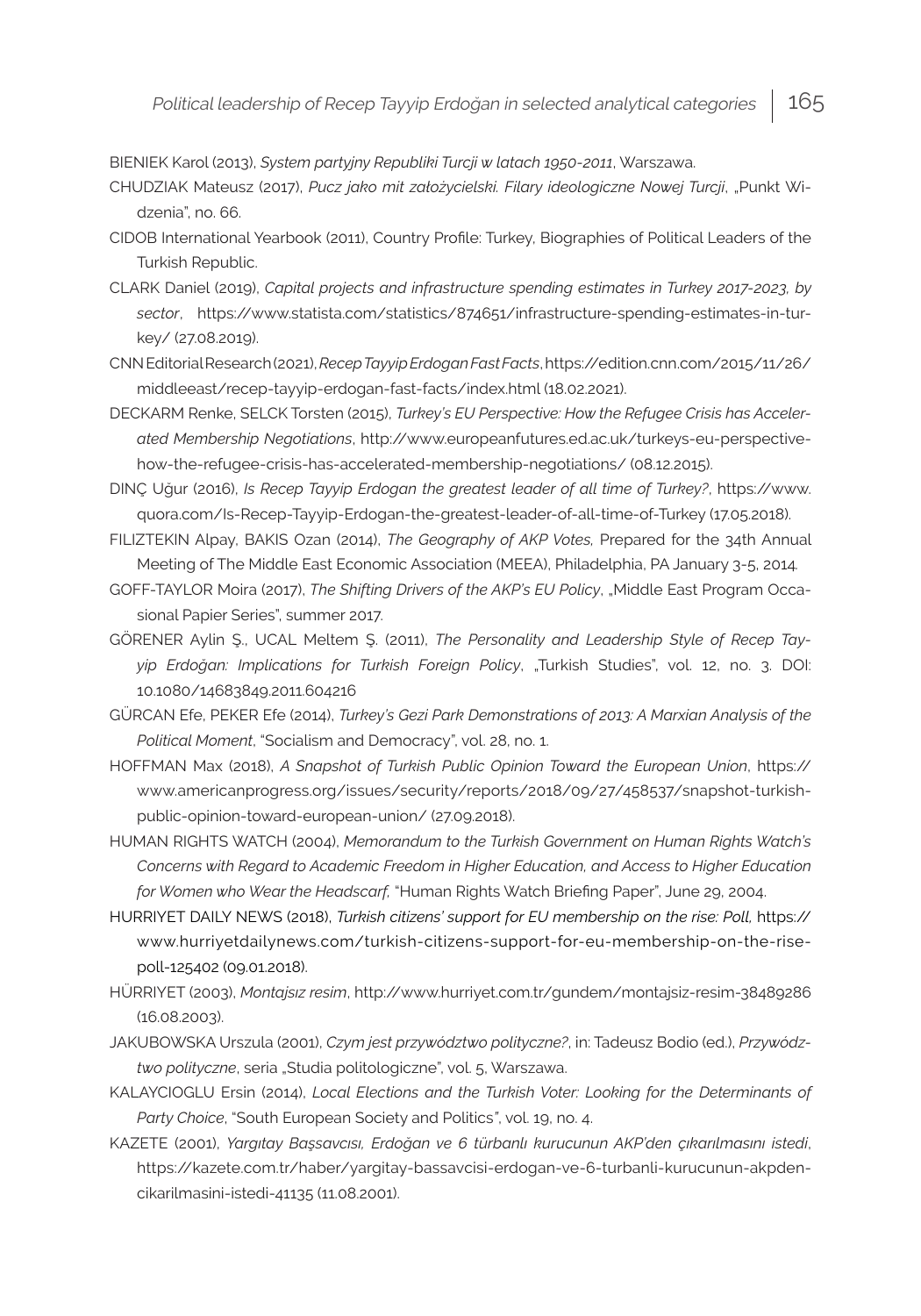KENYON Peter (2019), *Turks Examine Their Muslim Devotion After Poll Says Faith Could Be Waning*, https://www.npr.org/2019/02/11/692025584/turks-examine-their-muslim-devotion-afterpoll-says-faith-could-be-waning?t=1575743177695 (11.02.2019).

KINGSLEY Patrick (2016), '*We see him as one of us': why many Turks still back authoritarian Erdoğan*, "The Guardian", https://amp.theguardian.com/world/2016/jul/20/we-see-him-as-one-of-uswhy-many-turks-still-back-authoritarian-erdogan (20.07.2016).

KIRDIŞ Esen (2016), *AKP's Foreign Policy and Its Party Identity,* "POMEPS Studies", no. 22.

KOTRAS Marcin (2008), *Obrazy przywództwa politycznego na poziomie regionalnym*, "Folia Sociologica", no. 33.

KÖKSAL Nil (2017), *What Europe should learn from Turkey's headscarf Wight*, https://www.cbc.ca/ news/world/turkey-headscarves-1.4024236 (15.03.2017).

KROFT Steve (2016), *Turkey's Disillusionment with the U.S.*, "CBS News", https://www.cbsnews.com/ news/60-minutes-turkey-president-erdogan-disillusioned-with-u-s/ (20.11.2016).

MATUSIAK Marek (2015), *Wielki skok: Turcja pod władzą Erdoğana*, "Punkt Widzenia", no. 51.

- *TURCJI PROBLEM Z ZACHODEM* (2017), "Nowa Konfederacja", https://nowakonfederacja.pl/turcji- -problem-z-zachodem/ (31.01.2017).
- ÖGRETEN Tunca (2019), *Atheism grows in Turkey as Recep Tayyip Erdogan urges Islam*, "Deutsche Welle", 09.01.2019.

ÖNDER Engin, AKÇAGÜNER Yasemin (eds.) (2016), *The Hitchhiker's Guide to Erdoğan's Galaxy,*  https://www.60pages.com/longreads/the-hitchhikers-guide-to-erdoans-galaxy/ (07.03.2018).

ÖZKAYNAK Begum, AYDIN Cem, ERTOR-AKYAZI Pinar, ERTOR Irmak (2015), *The Gezi Park Resistance from an Environmental Justice and Social Metabolism Perspective*, "Capitalism Nature Socialism", vol. 26, no. 1.

PRESIDENCY OF THE REPUBLIC OF TURKEY INVESTMENT OFFICE (2019), *Infrastructure*, https:// www.invest.gov.tr/en/sectors/pages/infrastructure.aspx (07.12.2019).

- PURVIS Andrew (2002), *Turkey On The Spot*, http://content.time.com/time/world/article/0,8599, 2056190,00.html (04.11.2002).
- SAMUELS Gabriel (2017), *Erdogan: Turkey does not need the EU,* "The Times", 12.07.2017.

SIELSKI Jerzy (2013), *Teoretyczne aspekty przywództwa politycznego. Casus Polski*, Toruń.

SZYMAŃSKI Adam (2008), *Między islamem a kemalizmem. Problem demokracji w Turcji*, Warszawa.

- ŚMIGASIEWICZ Marek (2011), *Geopolityczne perspektywy Turcji uwarunkowania społeczno-ekonomiczne*, "Sprawy Międzynarodowe", no. 1.
- TASPINAR Onur (2014), *The End of the Turkish Model*, "Survival", vol. 56, no. 2.

*ERDOGAN'S NEW SULTANATE* (2016), *Special Report Turkey,* "The Economist", 6.02.2016.

WEAVER Matthew (2016), *Turkey rounds up academics who signed petition denouncing attacks on Kurds*, https://www.theguardian.com/world/2016/jan/15/turkey-rounds-up-academics-whosigned-petition-denouncing-attacks-on-kurds (11.01.2016).

- WEISE Zia (2018), *Erdoğan hits the bottle. As the ruling Islamists put up taxes on booze, some Turks turn to home brew*, https://www.politico.eu/article/erdogan-beer-home-brew-hits-the-bottle/ (09.02.2018).
- WHO (2016), *Turkey alcohol consumption: levels and patterns,* https://www.who.int/substance\_ abuse/publications/global\_alcohol\_report/profiles/tur.pdf (07.12.2018).